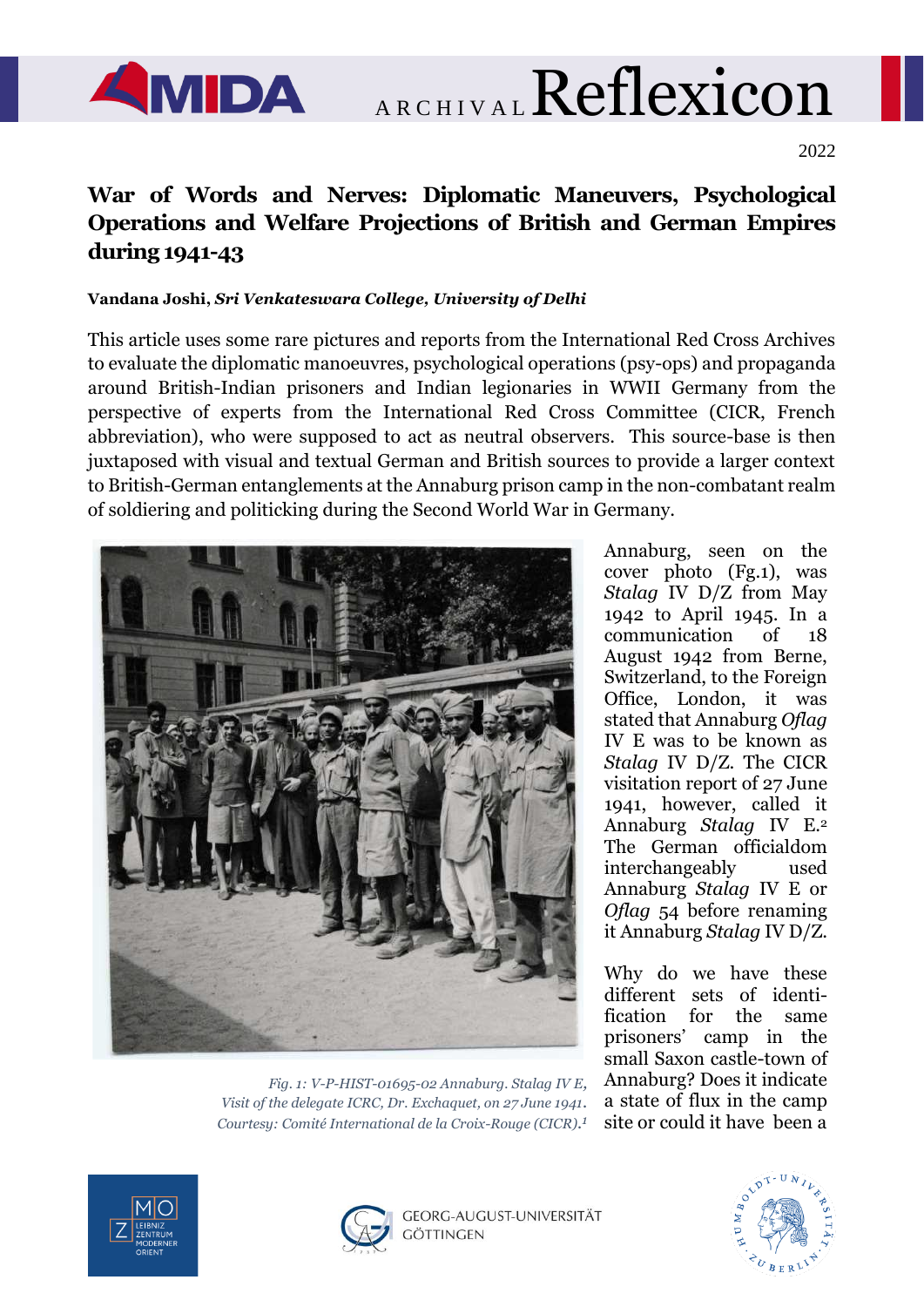part of the German strategy to keep its character ambiguous during the period under consideration? Through a micro-study of Annaburg, an exclusive camp site for British-Indian prisoners in Germany, I will reflect on broader issues such as the use of deception, sabotage, subversion and intrigue by the Germans during the raising of the Indian Legion in the diplomatic circles.

# **Diplomacy, Propaganda, Subversion and Psychological Operations (Psy-Ops)**

The European theatre of war was not just a combat zone, but also one of waging war through other means: diplomacy, propaganda, subversion, and psy-ops. Annaburg, a small castletown in today's Saxony-Anhalt, was a site for what the British perceived as the suborning of British-Indian soldiers. It thus became the nerve-centre of British-German entanglements. Signals of manipulations, deceptions, and intrigues produced ripples in the British Foreign Office, involving the Swiss Legation and the International Red Cross in the game of counter intelligence and welfarism from mid-1941 till the formation of the Indian Legion on German soil in early 1943.

Unlike Japan, which showed no obligation to the Geneva Convention of 1929 regarding the treatment of POWs, from early on, Nazi Germany agreed to make appropriate arrangements in accordance with the provisions of the Convention. The entry of the neutral Swiss agencies created conditions for a war of words and nerves between and across the British and German empires. This 'war by other means' was carried out through communications from British and German Foreign Offices, which in turn were supplied information by their respective war offices to the Swiss Legation and International Red Cross office in Berlin, Berne, London, and Geneva.

The Legation's aim was to ensure the welfare of the prisoners through periodic visitations of the International Committee of the Red Cross delegates. The CICR team conducted inspections of health, sanitation, hygiene, spiritual and general living conditions in camps and directly interacted with inmates of *Stalags* (camps for ordinary prisoners)*, Oflags* (camps for officers)*, Marlags* (camps for interned mariners)*, Dulags* (transit Camps), *Heilags* (transit camps for the wounded to be repatriated under the exchange programme), and, in some cases, *Arbeitskommandos* (labour detachments).<sup>3</sup> The Swiss Legation and the International Red Cross became crucial mediators in addressing mutual grievances and transmitting information on the ground realities of camp life to the concerned belligerent empires.

This triangular network has left a trail of documents in French, German, and English that reflects imperial anxieties, diplomatic manoeuvres, intrigues, manipulations, mutual reprisals, intelligence, counter intelligence, military training, and delays in postal deliveries. Though such deliberations went far beyond the war as the Germans got busy with the destruction of records of the persecuted, the International Tracing Service with the documentation on and relocation of stateless and displaced (DPs) victims of Nazi atrocities,<sup>4</sup> and the British with the repatriation of British-Indians, I limit my focus here to the crucial years of the formation of the Indian Legion between 1941 and 1943 to recreate the scenario of mutual fears and anxieties of the belligerent powers. The on-site records of Annaburg camp, its satellite camps and labour detachments (*Arbeitskommandos*) were destroyed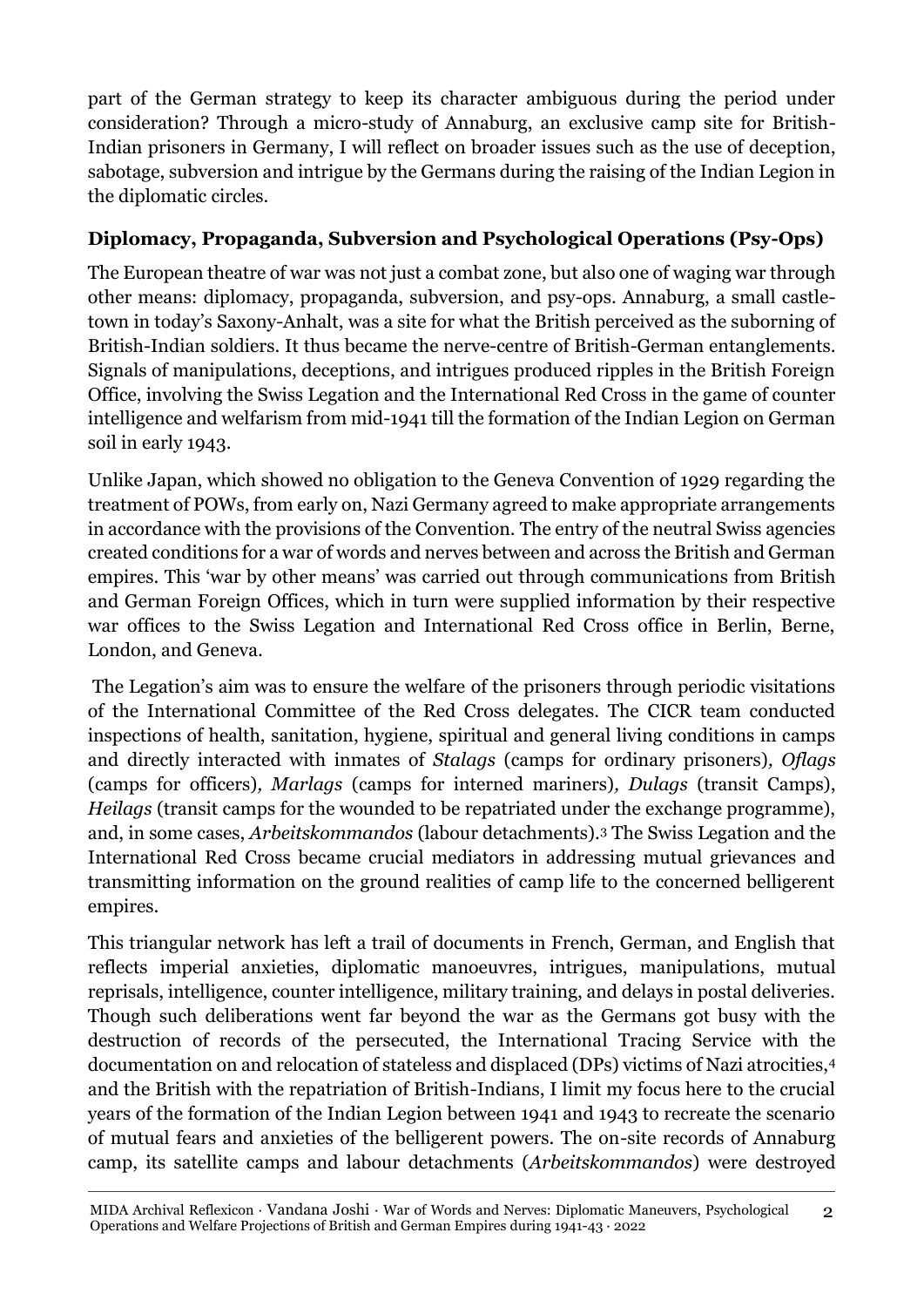towards the end of the war. Information about the working of the German Foreign Office and the *Wehrmacht* is therefore scattered and incomplete in contrast to British and Swiss communications, which are still preserved in their respective archives and will be used along with surviving German records to demonstrate imperial diplomatic entanglements during WWII.

# **Preparations of Subversion**

Rommel's first drive through North Africa in April 1941 resulted in the capture of the 3<sup>rd</sup> Motor Brigade comprising of British-Indian soldiers at the Libyan front. For the Germans these prisoners were not ordinary prisoners of the British Empire. They carried with them the potential for suborning sabotage and defections. Supporting the network of transnational revolutionaries in their anti-colonial struggles in Asia and Africa, and mobilising alien captives for setting up foreign legions, was neither new for Hitler nor for Germany. During WWI, Berlin became a centre of fermenting trouble in the colonies, harbouring Indian revolutionaries to disseminate anti-British propaganda<sup>5</sup> and establishing a propaganda prisoner's camp on the outskirts of Berlin (Roy, Liebau, and Ahuja, 2011). This policy was pursued with more vigour and acumen in WWII. Collaborative forces of Ukrainians, Croatians, Dutch, Norwegians, Russians, and Arabs who were working for the Germans were now much better equipped with ideological (religious, national, or racial) motivation, modern arsenal, and military training.<sup>6</sup> Raising an Indian Legion, however, presented its own hazards and challenges because of India's distant location and the prisoners' diversity (ethnic, religious, and linguistic).

# **Netaji Subhas Chandra Bose Enters the Scene**

Subhas Chandra Bose arrived secretly in Berlin on 2 April 1941 (Hayes 2011, 25-29). His escape from house arrest in Calcutta, his adventurous journey to Kabul clad as a mute *Pathan* to cover his linguistic inability, his failure to get support from the Soviet Union, and his eventual arrival in Berlin with the help of the German embassy is a story often told with great relish in historical accounts both in India and Germany. That it would play a crucial role in the planning and formation of the Indian Legion was not known to Bose himself when he was in hiding in Kabul. His wish to reach out to Berlin for help was communicated by the German ambassador Hans Pilger to State Secretar[y Weizsäcker](https://en.wikipedia.org/wiki/Karl_Heinrich_Weizs%C3%A4cker) who expressed great interest in Bose despite receiving contradictory feedback on him. With the Italian embassy, which was equally keen to help, Bose left for Berlin carrying an Italian passport impersonating Orlando Mazzotta, an employee of the Italian embassy in Kabul (Kuhlmann 2003, 122-130).

Though Bose had to content with his rival Mohammad Iqbal Shedai, an anti-colonial insurrectionary, who was already active in Europe and was propagating the Indian cause through the Italian sponsored *Radio Himalaya* broadcasts, the German official circles were quick to accept Bose's superior leadership qualities. Within a week of his arrival, Bose presented the Undersecretary of State, Ernst Woermann, a detailed plan for collaboration with the Axis. Woermann arranged a meeting with Foreign Minister Ribbentrop on 29 April 1942, to set up a Free India Centre, and the *Azad Hind Radio* in Berlin to disseminate anti-British propaganda. What proved more challenging for Bose was to set up a government in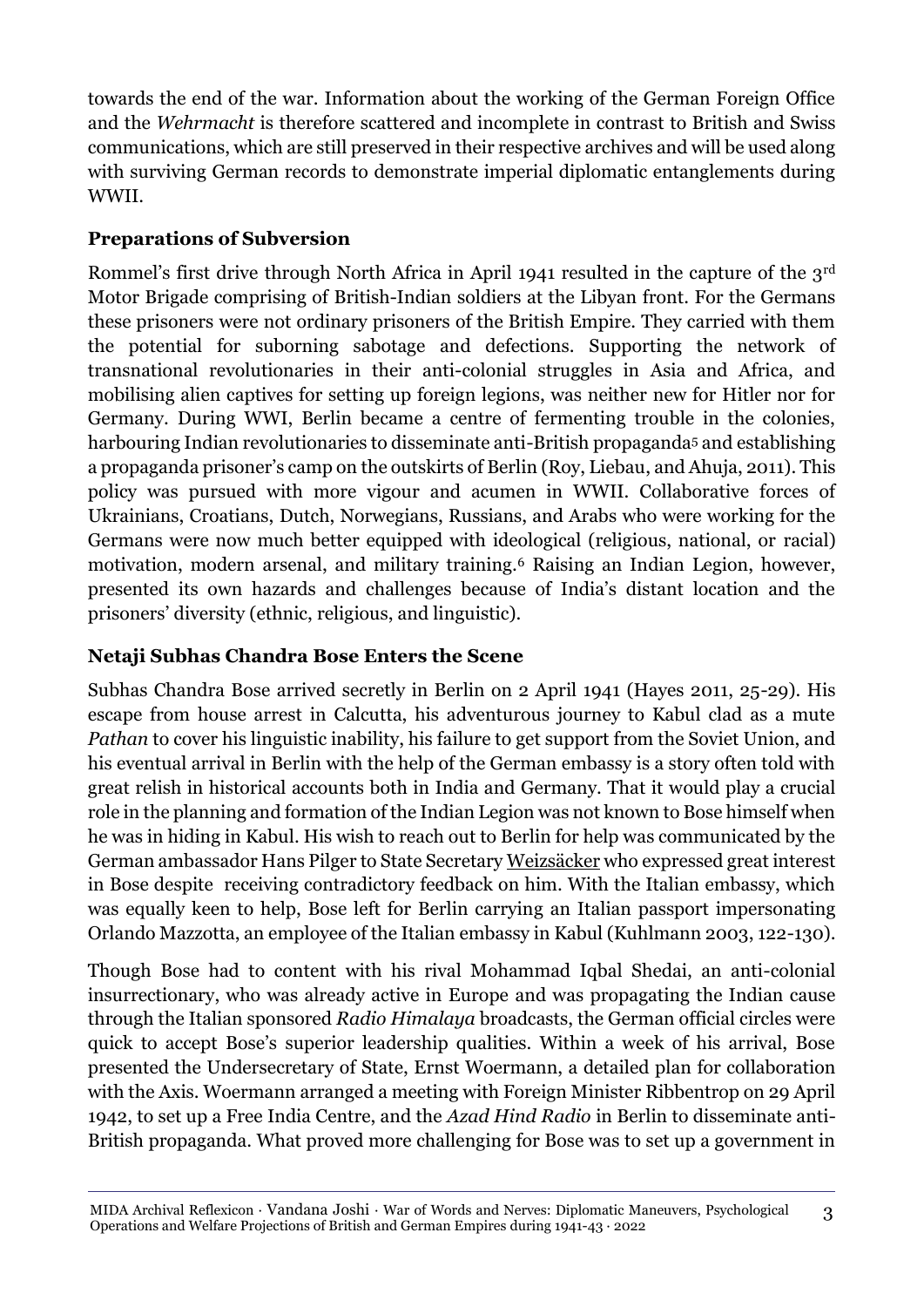exile and to get a tripartite (Berlin, Rome, Tokyo) Axis declaration from Hitler for India's independence.

Bose kept trying to persuade Hitler to commit but the latter remained evasive, first in the hope of negotiating peace with the British, and later because it made little strategic sense to him without backing the declaration up with military action. When Bose was finally able to meet Hitler in person on 29 May 1942, he pointed to the immense distance between the two locations and contrasted it with Japan's geographical proximity, which seemed more favourable. He thought it would be foolish to make a declaration about India (Toye 1978, 68-69). However, he was ready to help with all possible means when it came to propaganda and psy-ops. He was quite certain that it would be a successful propaganda strategy and there would be a pay-off in the game of deception and psy-ops rather than in an actual anticolonial military operation. When the moment arrived, he planned a safe exit strategy for Bose.

### **British Nightmare**

The British were haunted by the spectre of quislings, renegades, traitors, legionaries, communists, and nationalists during this period (1941-43) and thereafter. British intelligence sources estimated that out of 12,000 Indian prisoners detained in German camps, the number of active members of the 950<sup>th</sup> Regiment at no point exceeded the mark of 3200 This British source contains a brief sketch of 4 August 1945 on Indian collaborationist activities in Germany, France, and Italy, and in particular, a reference to the Indian Legion.<sup>7</sup>

Although even these legionaries never engaged in an active anti-colonial combat, their sheer existence along with the Free India Radio (*Azad Hind Radio)* broadcasts, and their eventual arrival in Switzerland kept the British on their toes much after the liberation of the camps. Germany became a playground for British anxieties, making the Indian POWs an object of incessant allures, suspicion, surveillance, reprisals, and loyalty testing.

The German efforts to woo Indian captives for propaganda work began already in North Africa. In his anecdotal account, the leading convert and recruiter of the Indian Legion, Mangat Singh, contrasted British officers' racism and arrogance towards Indian soldiers to Rommel's charm and modesty in personally coming to El Mechilli fort to meet them after their surrender on 8 April 1941. Mangat reminisced in his memoirs how a smart and sturdy German officer alighted from his moving Volkswagen and advanced towards them. He welcomed them with the words, "Good Morning to you, gentlemen! Thank you very much for the good fight you gave me. You are all my guests now. Excuse me, I am in a hurry. I must get going. Please remember me through my men, if you ever have any difficulty" (Mangat 1986, 31-33). He went on to praise this 'smart officer', who he later realized was none other than the "Desert Fox" Erwin Rommel himself, for his brilliance and accomplishments. In a footnote, he further contrasted Rommel's behaviour with that of General Eisenhower of the Allied Expeditionary Forces, who had refused to shake hands with his enemy captives in a similar situation. Twenty-seven Indian captives were flown in from Benghasi to Berlin while the rest were transported by boat through Naples to Genoa and then by train to Annaburg.<sup>8</sup>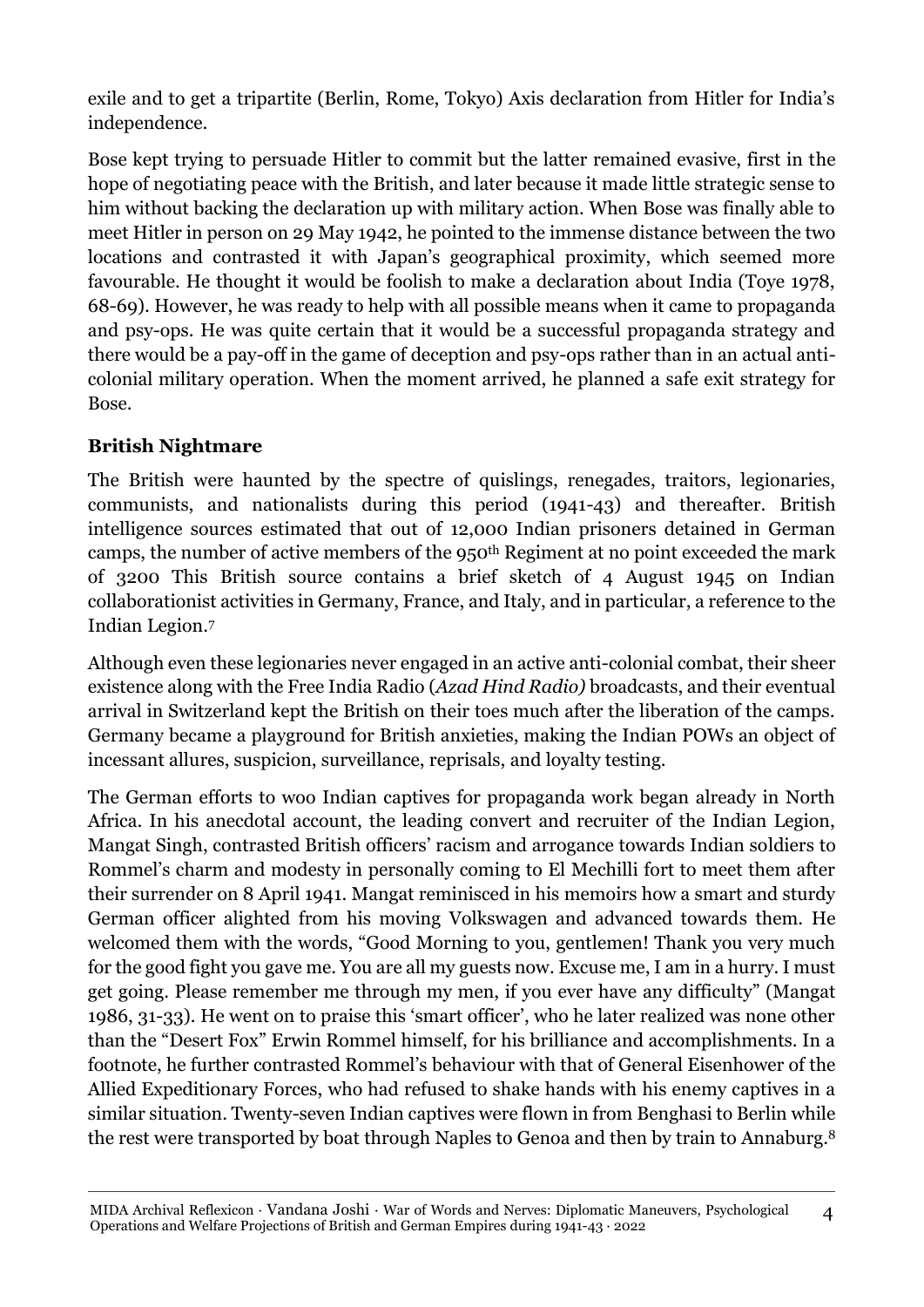# **Projections of Welfare and Paternalism**

While the transportation of selected potential legionaries from different European destinations to Annaburg was already underway, the Foreign Office, Berlin, received a communication from the American Embassy in August 1941 on behalf of the British government. Drawing the attention of the "appropriate German authorities", it requested that adequate provisions be made to cater to the prisoners' special needs. It stated that besides warm clothing and heating, it would be appreciated if special arrangements regarding their religious beliefs and customs as well as the food and its preparation could be made. It also recommended housing officers in a separate accommodation and ensuring that other privileges such as work and pay would correspond to their rank.<sup>9</sup>

### **Annaburg as the Epicentre of Subversion and the Raising of the Indian Legion (1941-43)**

Already before this communication, the Annaburg castle-complex was being prepared to welcome British-Indian captives. The first visitation report of the International Red Cross Committee (CICR) gives us insightful information on this. In this section, I will dwell on this and subsequent reports on Annaburg to highlight Germany's preparation for propaganda and psy-ops.

After stating the geographical coordinates of this Baroque style castle and its history as a garrison for young German NCOs (Non-commissioned Officers) and then a *Stalag* for Serbian prisoners until mid-May 1941, the CICR report moved on with details on Indians. On the visitation day of late June, it found 1200 *Hindous* including 40 officers, captured from the Libyan front, occupying the three-storied villa within the castle premises. The villa had the capacity to house 2,200 inmates, was well-lit and ventilated, and its huge rooms were furnished with three-tier bunk beds of which only two were in use. The sanitary and hygienic conditions were found to be excellent.

In the courtyard, there were five additional barracks housing prisoners of other religious denominations. Overall, there were 596 *Mohametans*, 200 *Sikhs* and 4 *Brahmanes* and the rest *Hindous.<sup>10</sup>* The report dwelled on how much free room there was in the villa for common activities, like a dining hall, a kitchen with a separate stove for *Hindous* and separate prayer rooms for different faiths. The prayer rooms aroused the curiosity and admiration of the report's author, Dr. Exchaquet, which is testified by the photographic collection of the day to which I shall turn now.

Curiously, most captions of these photos state the location as "Altenburg" *Stalag* IV E but the date of the photo shoot is the same as that of Dr. Exchaquet's visitation report of "Annaburg" *Stalag* IV E, namely 27 June 1941. Just one picture of the captives (Fig. 1 cover picture), carries the caption **"**Annaburg. *Stalag* IV E" which shows Dr. Exchaquet talking to the prisoners. The visitation schedule plan of several camps in Saxony around this time allocated one day to each site. Moreover, Altenburg at this time housed no Indian captives and did not have barracks like these. I, therefore, go with the assumption that pictures of the courtyard and prayer rooms were taken on 27 June 1941 during Dr. Exchaquet's visit to Annaburg and not Altenburg.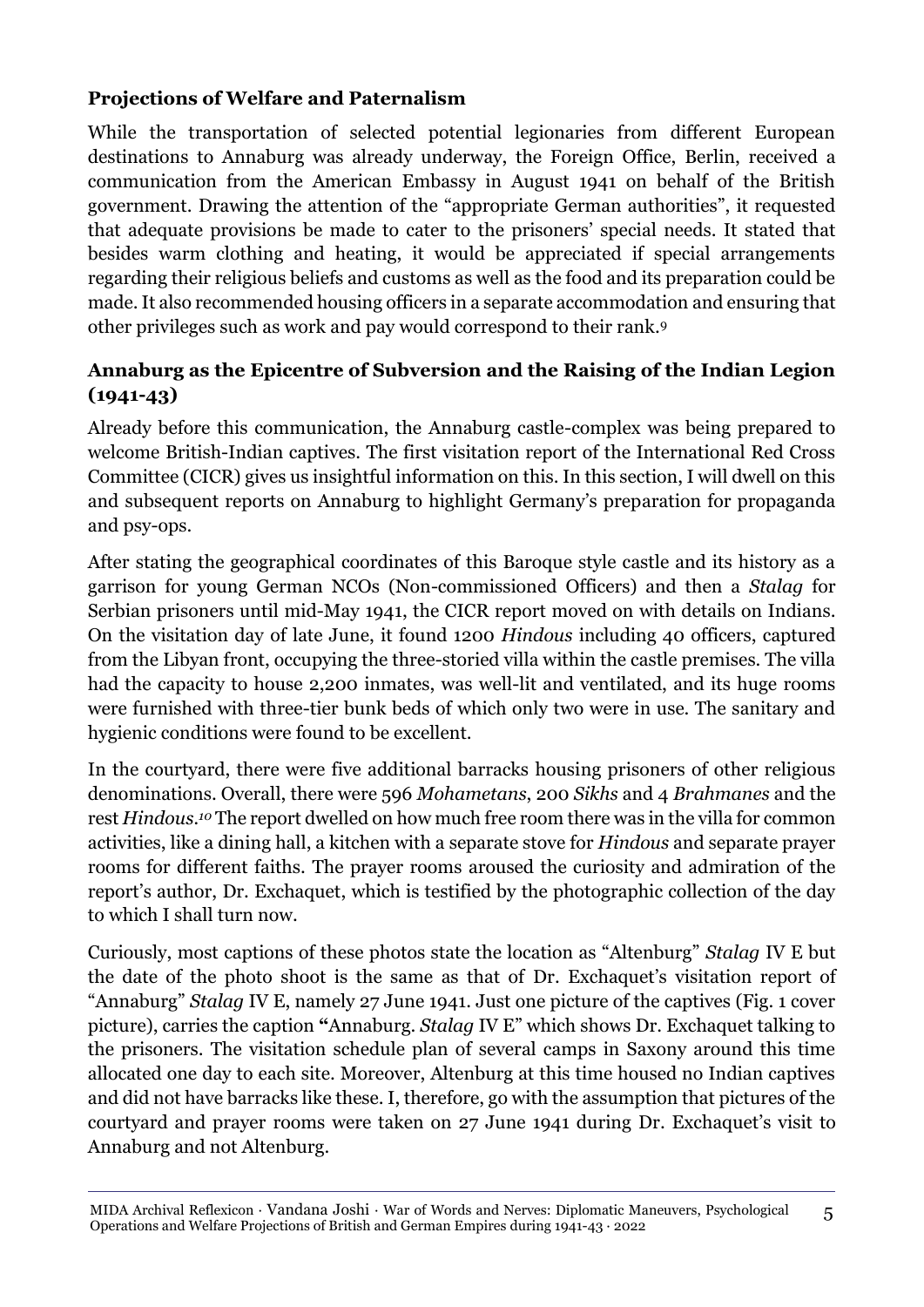### **Prayer Rooms of Indian Captives**



*Fig. 2: V-P-HIST-01763-45, 27/06/1941, WW II, 1939-1945. Altenburg (Annaburg?) Stalag IV E, prisoners of war camp. Prisoners of war going to pray. Courtesy CICR Photo Archive*

This is the entrance of one of the prayer rooms. It clearly shows the Annaburg castle in the background – as in fig.  $1 -$  but the caption reads "Altenburg". The devotees arranged their shoes in neat rows at the doorstep before entering the prayer room. Dr. Exchaquet was quite impressed with this and even mentioned in the report that the devotees roamed around bare foot in silence inside the mosque.



*Fig. 3:*

*V-P-HIST-03518-06, 1941-06-27 Germany, WW II, 1939-1945.*

*Altenburg (Annaburg?) Stalag IV E, prisoner of war camp.* 

*Indian prisoners of war praying.* 

*Courtesy: CICR Photo Archive*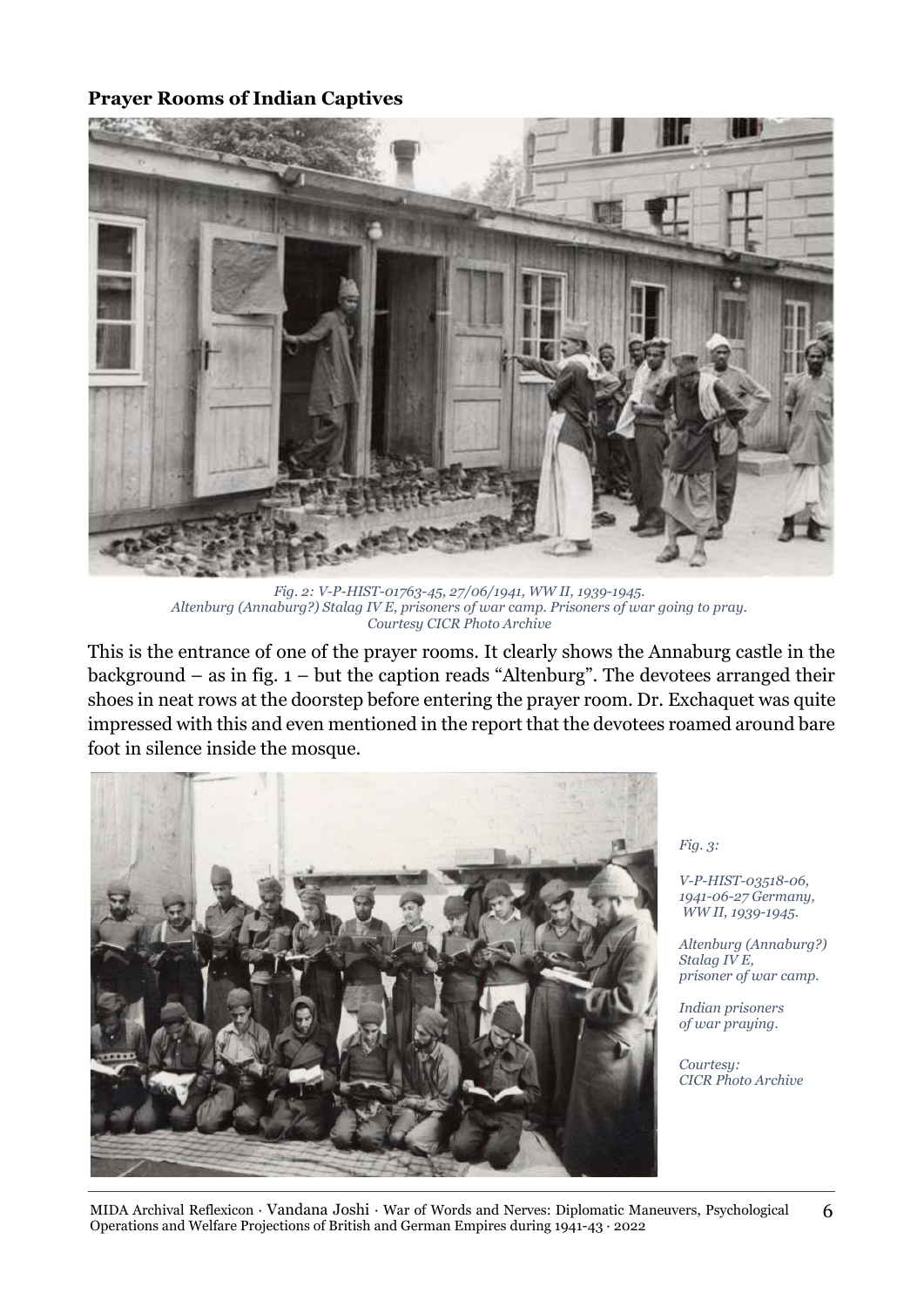Fig. 3 captures a *Namaz* rendition in progress in this interior of the prayer room we saw in Fig. 2. All captives are seen holding the holy *Quran* and reading it aloud. The walls are bare and the front row indicates the typical seating posture while rendering the *Namaz.*



*Fig. 4: CICR/ V-P-HIST-03518-05, 1941-06-27, Altenburg (Annaburg?) Stalag IV E, prisoners of war camp. Indian prisoners of war praying. Courtesy CICR Photo Archive*

Fig. 4 is especially illustrative in its details. In this makeshift *Gurdwara,* the house of worship of the Sikhs, their holy book, *Guru Granth Saheb* is covered in a beautifully patterned cloth. The holy book itself is placed on an alleviated platform covered in a spotless white sheet on which vases with flowers can be seen. Above the platform, hangs an equally decorative canopy. While the *Granthi* (ceremonial leader) is chanting from the *Guru Granth Sahib*, the devotees are listening to him quietly. Pictures of various *Gurus* adorn the wall on the right along with the *Nishan Saheb,* their holy symbol. Next to it, we can see a *jhanjh* and a *dholak* (percussion instruments) which accompany a harmonium (possibly kept inside the wooden box in the left corner below the window). These instruments and the decor are intrinsic to the setting up of a *Gurdwara*. It brings back to my mind a Sikh captive's sound recording from WWI. After praising the Germans in this propaganda camp (Halbmondlager, Wünsdorf), he said "if they thought of us as them, they would have honoured our house of worship." He was alluding to the missing cover for the *Granth Saheb* which the Germans did not bother to procure for the prayer room (Mahrenholz 2011, 201).<sup>11</sup> The Germans in WWII seemed to have learnt the art of persuasion from their previous experiences with Sikh soldiers and their specific requirements related to their rituals.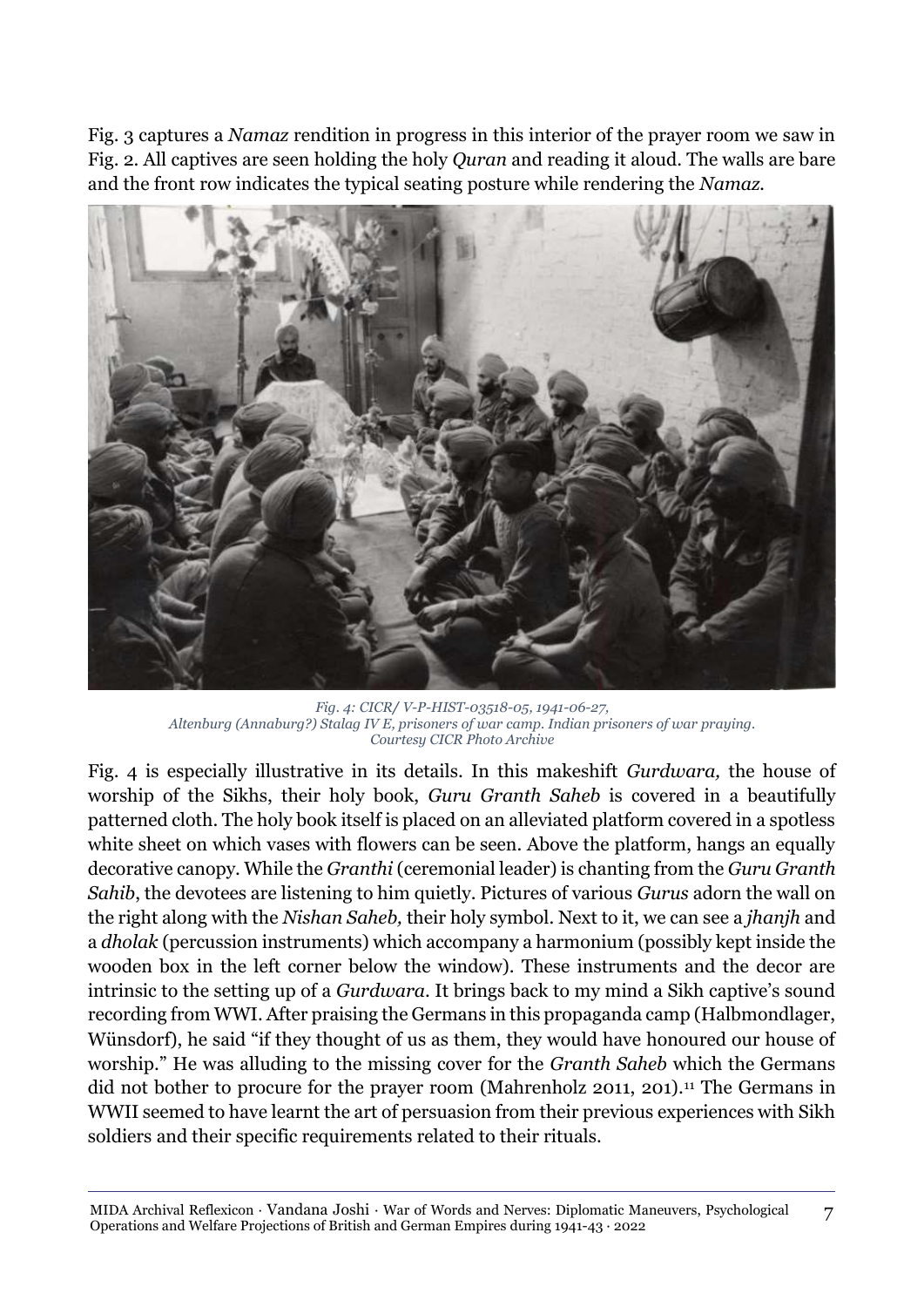A close reading of both the text and the picture collection of the CICR sources clearly reveals that Annaburg's castle-complex was being prepared as a model POW camp to host British-Indian captives. The prisoners' profiles indicate that there were several highly accomplished soldiers and officers among them, a carefully chosen and suitably inspiring selection for propaganda and recruitment purposes. Coming, as this evidence does, from a Swiss delegate and CICR evaluator of prisoners' health and well-being, namely Dr. Exchaquet (or the unknown cameraperson S.N.), it contains vital insights into the art of persuasion Germans were practicing on Indian captives. The graphic textual and visual details are alluring, assuring, comforting, and promising to even a contemporary observer such as the author. Dr. Exchaquet liberally used terms such as remarkable, impeccable, well-kept and ventilated for the complex, which he thought was rarely the case in prisoners' quarters. When it comes to the visual collection, we are not certain whether he submitted his own collection to the archive because his name does not figure as the photographer on record. As can be observed in Fig. 1, Dr. Exchaquet himself carried a camera which he is holding in his left hand.

The report also noted a wish list featuring items such as winter clothing, indoor games and balls for outdoor sports, and a change of camp in winters due to the harsh climate. The *Mohametans* sought allowance to offer *Namaz* at 23.00 hours. The Hindus complained about the food not being suitable to their vegetarian palate.<sup>12</sup> The memoirs of captives and visitors' recount the concern that was raised over the food. Soon enough, Red Cross parcels were arranged for them and gardening of seasonal salads and vegetables started at the camp site as noted in the next report. The inmates requested for books in English as 50 percent of them read English. Doctors requested for medical journals.

It is quite obvious from this description that the camp did not distinguish between officers and soldiers and this was done for a strategic purpose. The mixed nature of the camp, it was thought, would facilitate recruitment. Similarly, the labels *Oflag* and *Stalag* were used interchangeably by the Germans to send confusing signals outwards.

On 16 October 1941, Ribbentrop gave Bose a go ahead for his recruitment drive in camps and soon after to raise an army (Normann 1997, 174). Bose visited Annaburg and Frankenburg in December 1941. One of the first enthusiastic converts from Berlin, wrote in his memoirs that the inmates did not believe that it was Bose himself who was standing before them and the NCOs remained totally unresponsive to his call (Mangat 1986, 75-79). Once his identity was verified through a reliable source, the author says that he was able to recruit 1000 captives but the number seems highly unlikely, as only one propaganda company could be raised. Bose realized that ordinary men were more susceptible to his charm than the NCO. Thus, on 13 January 1943, 2 convoys of Indians were brought to Germany after 2 and a half days of travel in goods trains, which were only partially heated. Many prisoners only wore pants (or underpants), shirts and a jacket. It seemed that the men had suffered a lot from cold, eight of them had frozen toes and one was still in the infirmary.<sup>13</sup> After such an arduous journey and relatively poorer nourishment, as the CICR report tells us, the lodging in Italian captivity, a failed attempt by Shedai to raise an Indian legion in Italy, the far superior arrangements in Annaburg seemed to have paid dividends. The number of volunteers rose dramatically starting with the Sikh regiment signing up as the first enthusiastic converts.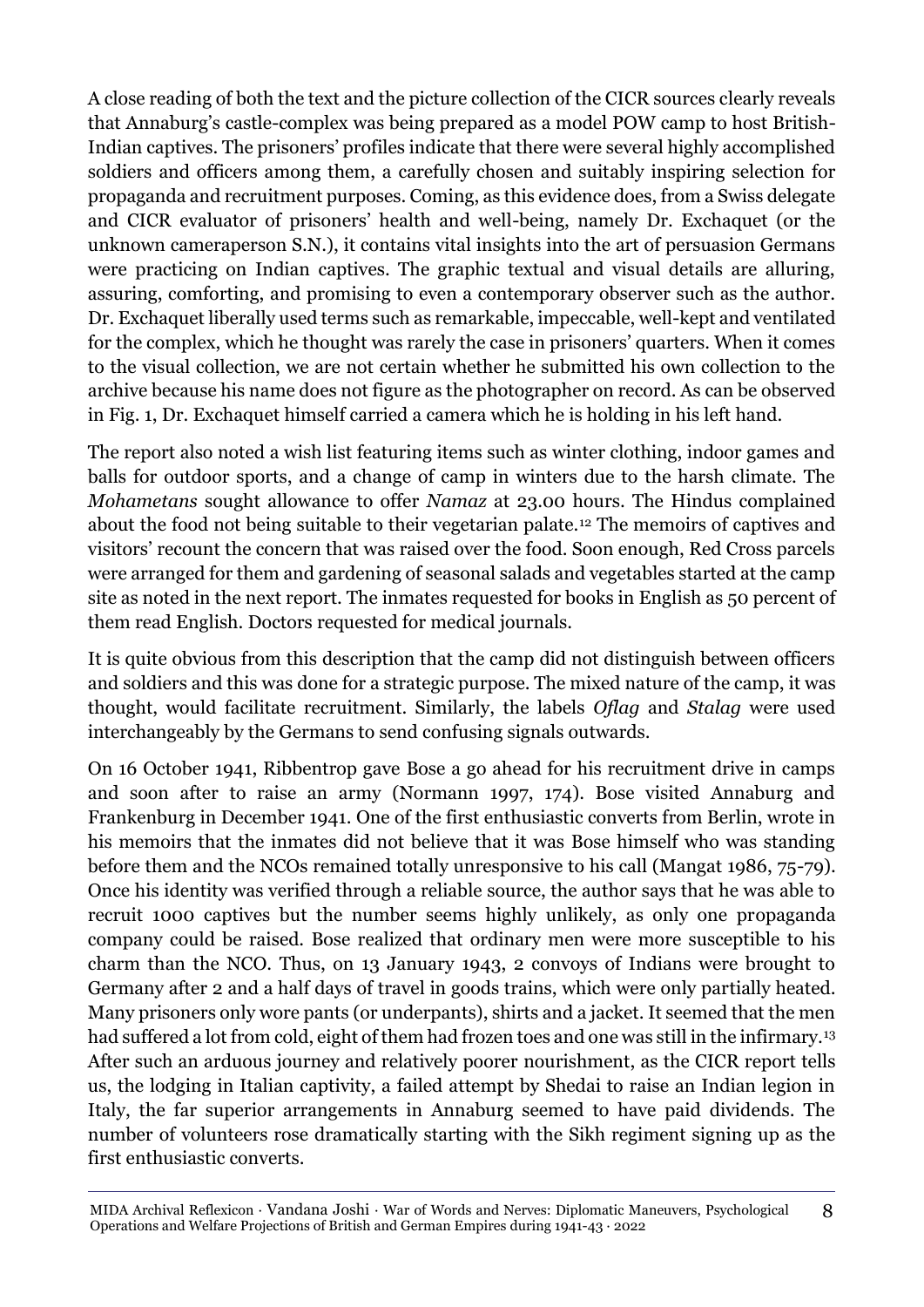The Annaburg camp underwent a major transformation if we go by the CICR report filed on 15 May 1943.<sup>14</sup> It had enrolled 4323 Indians, of whom 864 were *Sikhs*, 2136 *Hindous*, 9 *Bouddhists*, 1214 *Mahometans* and 100 *Chretiens*. The total was broken down professionally to 8 officers, 538 NCOs and 3777 men, 3 doctors, and 6 paramedics. Of these, just 1587 captives stayed inside the camp while the rest were sent to labour detachments. 32 detachments returned to the camp every evening after work. Three external detachments of 82, 10, and 2736 (total 2828) remained stationed in their labour detachment camps.

The CICR report went on to note that there was a vegetable garden where fresh seasonal vegetables and salads were grown by 10 men. The rice came from Geneva. Besides, other men were engaged in cooking, tailoring, mending of shoes, socks, and stockings, the hair salon and latrine maintenance. Every prisoner had a new "battle-dress", a jacket and new boots. The state of health and discipline was excellent with no reported deaths. The library was equipped with 800 books, the British prisoners' newspaper *The Camp* was banned. Prisoners could take language and writing lessons under an Indian professor. The prisoners attended film screenings in the theatre, had a chessboard, musical instruments, footballs. They went out for walks in groups of 5-600 men. Several prisoners were sent out to work in surrounding areas and returned to the camp for their afternoon and evening meals.

It was between the two reports of 27 June 1941 and 15 May 1943 that selections, recruitment, and finally military training took place, first in Meseritz, then Frankenberg and ultimately Königsbrück. The camp authorities designated them as 'external labour detachments' of Annaburg to maintain secrecy over the military training they were receiving from the *Wehrmacht*. Keeping it a secret, however, turned out to be quite a challenge as we shall see in a while.

### **German Furtiveness**

Annaburg and these training centres were frequented by Bose throughout 1942. Annaburg became the epicentre for loyalty testing, combat fitness, rumours, intense propaganda and counter-propaganda, as pressure mounted on the captives to decide between the Legion and continued captivity. Anxieties swelled up in the German officialdom on how the recruitment drive and training could be kept a secret. Surviving holdings in the German Foreign Office Archives reflect the diplomatic tension in the letters that were exchanged between Germany, Switzerland, and Britain during this period.

From mid-1942 the Swiss Legation sent repeated requests to Foreign Office, Berlin, on behalf of the British, who suspected some camps of harbouring legionaries, to schedule visitations to the camps, especially Annaburg IV D/Z, Colditz *Oflag* IV E, and Mühlberg IV B. On 3 July 1942, the Swiss Legation was clearly told that so far as Annaburg was concerned, the visit permission could not be granted for the time being. However, Colditz and Mühlberg could be visited. On 17 June it was told telephonically that British-Indians were transferred from Colditz to Annaburg. So, only Mühlberg IV B could be visited but not Königsbrück, Ringbaum and Frankenberg. When the Legation reminded the Foreign Office, Berlin, that Art. 86 of the Geneva Convention authorized them to visit all POW camps, it gave various excuses such as first the outbreak of epidemic typhus, then the British ill-treatment of German captives in South Africa and then the awaited clearance from prison authorities.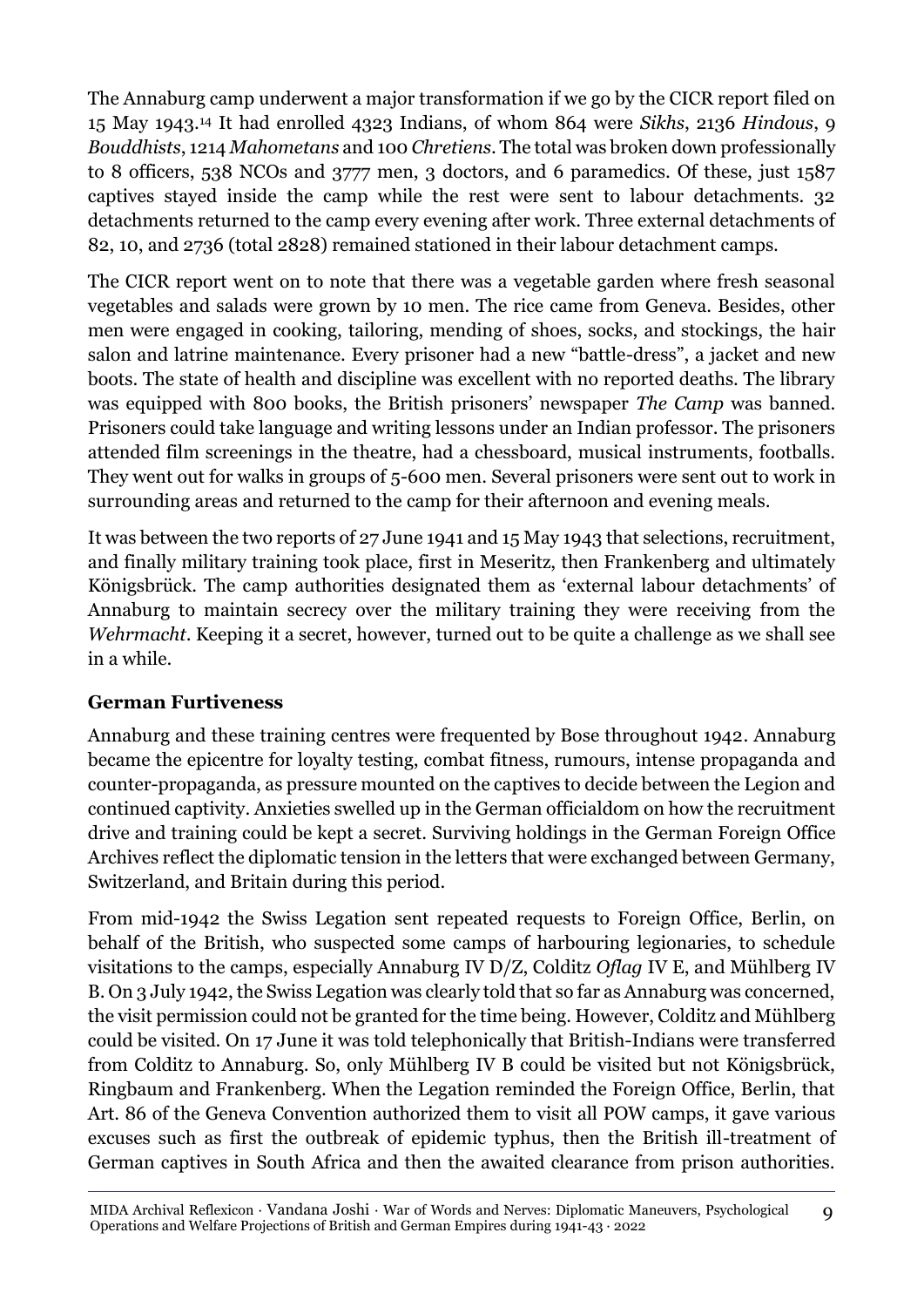The Legation requested the Foreign Office, Berlin, to allow them to visit IV E Colditz *Oflag/ Zweiglager*, instead of Colditz IV C on 17 July 1942.15 The Swiss Legation informed the British Ministry of Foreign Affairs that Camp IV E, in question, was named Colditz *Oflag* IV E and had a mix of Indian officers and men.<sup>16</sup>

In August 1942, the Swiss Legation was finally told that Königsbrück was not a prisoner's camp but a military training centre and therefore visitation could not be granted. The Swiss Legation managed to send a team and communicated a short report from Berne to the British Foreign Office, London, on 20th November 1942 on Annaburg, by when it was renamed IV D/Z. This overcrowded camp had water scarcity and insufficient heating and toilette facilities. The Man of Confidence (representative of the prisoners) had to send Red Cross parcels to Frankenberg and Königsbrück, which he believed were Legion camps. German authorities stated that Frankenberg no longer existed and that the latter was a labour camp like any other.<sup>17</sup>

The frustration of the Ministry of Foreign Affairs, London, shows clearly in its communication to the Swiss Legation on 3 June 1943: "Regarding *Stalag* IV D/Z Annaburg, it was actually not possible in the period in question to visit the Indian POWs. It is to be regretted that owing to the contradictory statements of the officers who spoke with the Swiss Delegation, the impression has been formed that it was the intention to create special difficulties for the delegates; the attitude of the officer was brought about by the fact that he was not sufficiently informed of the circumstances".<sup>18</sup>

We also know from the May 1943 CICR visitation report of Annaburg that inmates of external labour detachments were not available at the time of the inspection, one of which numbered 2736. This external labour detachment, I suggest, was in fact not a labour detachment at all but the Indian Legion where prisoners were being secretly trained at Königsbrück. By the time the next visit took place on 15 November 1943, the total number at Annaburg came down from 4323 to 2779 of which 1801 were present at the camp, 37 in the infirmary, 22 in hospital, 4 doctors and 8 medical orderlies. There was now just one chapel for all faiths.<sup>19</sup>

### **Recruitment Strategies**

The recruitment strategies ranged from allurements such as the ones evident in CICR reports, well-lit, heated and ventilated living rooms, well-decorated prayer halls, rice from Geneva, fresh salads and vegetables from the garden, to appropriate cooking arrangements for each religious denomination.

Bose's recruitment strategy was customized according to the type of prisoner. For example, when he wanted to recruit the RAMC (Royal Army Medical Corps) doctor, Captain Mazumdar, in the summer of 1942, he acted like a perfect gentleman playing the polite, patriotic card in the meeting. Mazumdar was picked up in a Mercedes from his camp and brought to Berlin. Bose spoke to him in Bengali, their mother tongue, to establish a quick rapport with a complete stranger and switched to English when he approached the subject, "Do you know why you are here? We are forming the Indian Legion and I want you to join us". Mazumdar replied, "I cannot and shall not. I was taught a promise once made, you have got to abide by." Bose left the room with the words, "I do not think we should meet again".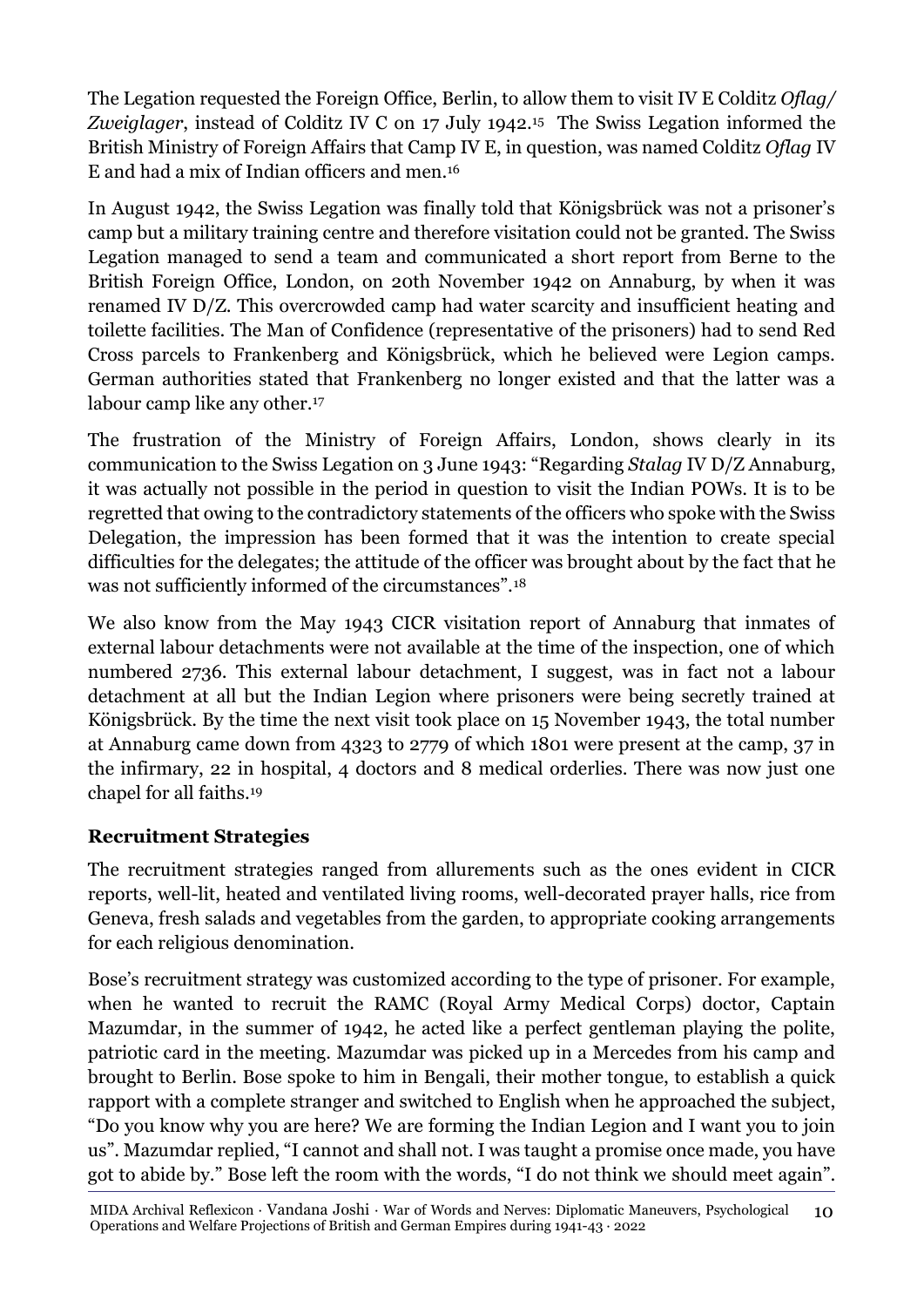Mazumdar was back to Colditz next morning, this time travelling in 3rd class compartment. When the interviewer of the Sound Archive, Imperial War Museum, asked him, "What was Subhash Chandra Bose's demeanour?", Mazumdar replied, "Very polite, like one Bengali talking to another. I was very impressed, he could make you do things. Though he was a bit annoyed he did not show it." "Did he threaten you?" asked the interviewer, "No, but I was promised many things by the Germans before that too".<sup>20</sup>

Bose left the intimidation and reward game to be played by the Gestapo before and after his encounter with Mazumdar, like he may have done with other prisoners of the latter's stature. British intelligence was very curious to know the details of the meeting, then and several years later, Mazumdar testified. On 3 December 1943, Major Tucker, an erstwhile colleague of Mazumdar, made a statement to Lt. Col. H. J. Phillimore of MI2 and in-charge of the POWs about Mazumdar. He believed that Germans knew that this officer had been a member of the Free India movement before the war and, in consequence, every form of pressure was put on him and every sort of inducement held out to him to persuade him to join the Indian Legion. After the Berlin trip, he was put in solitary confinement, forbidden to practice, and subjected to many indignities. He went on a hunger strike for 14 to 18 days. The Germans became frightened and sent him to another camp.<sup>21</sup>

Major Tucker did this to pre-empt Mazumdar being accused by some British officers of playing a double game which indeed his British inmates at Colditz believed, therefore mocking him as the "Gandhi chap". Tucker thought that Mazumdar stuck out against great pressure from Germans. He had known Mazumdar before his capture and thought him to be a good man and a good doctor.<sup>22</sup> This statement was circulated to the concerned intelligence officer, yet Mazumdar's troubles were far from over, if we believe his own testimony.

When Bose did not have much success with the NCOs during his first visits to Annaburg in December 1941, he devised another strategy. He got Italy to send prisoners straight to the training grounds so their fresh and uncorrupted minds could be influenced directly. Girija Mookeerji, one of his associates, reminisced, "standing very erect under a tree and talking to the soldiers for hours, I saw how the audience was coming under his spell…when he had finished they acquired new life, new animation, new excitement...Dozens now asked to be enrolled" (Bose 1982, 201). Major Mackay, a British captive who was visiting a hospital in the proximity of Königsbrück for dental treatment, managed to talk to some recruits who told him that some of the NCOs were promoted to German commissioned rank.<sup>23</sup> What Mackay thought was a bribe was merely an incentive and reward for loyalty to Bose. Fresh batches of NCOs arrived straight to Königsbrück from Italian captivity. Bose made prophetic speeches to inspire them such as: "The English are like the dead snake which the people are afraid of even after its death. There is no doubt that the English have lost this battle. The problem is how to take charge of this country…We are young and we have a sense of selfrespect. We shall take freedom by the strength of our arms. Freedom is never given it is taken" (Bose 1982, 201).

Apart from exercising his charms on the rank and file, he also played with their psyche to get compliance. Captain Mazumdar told another Colditz escapee that some captives from Annaburg told him that they heard shots, were shown blood stains and were then invited to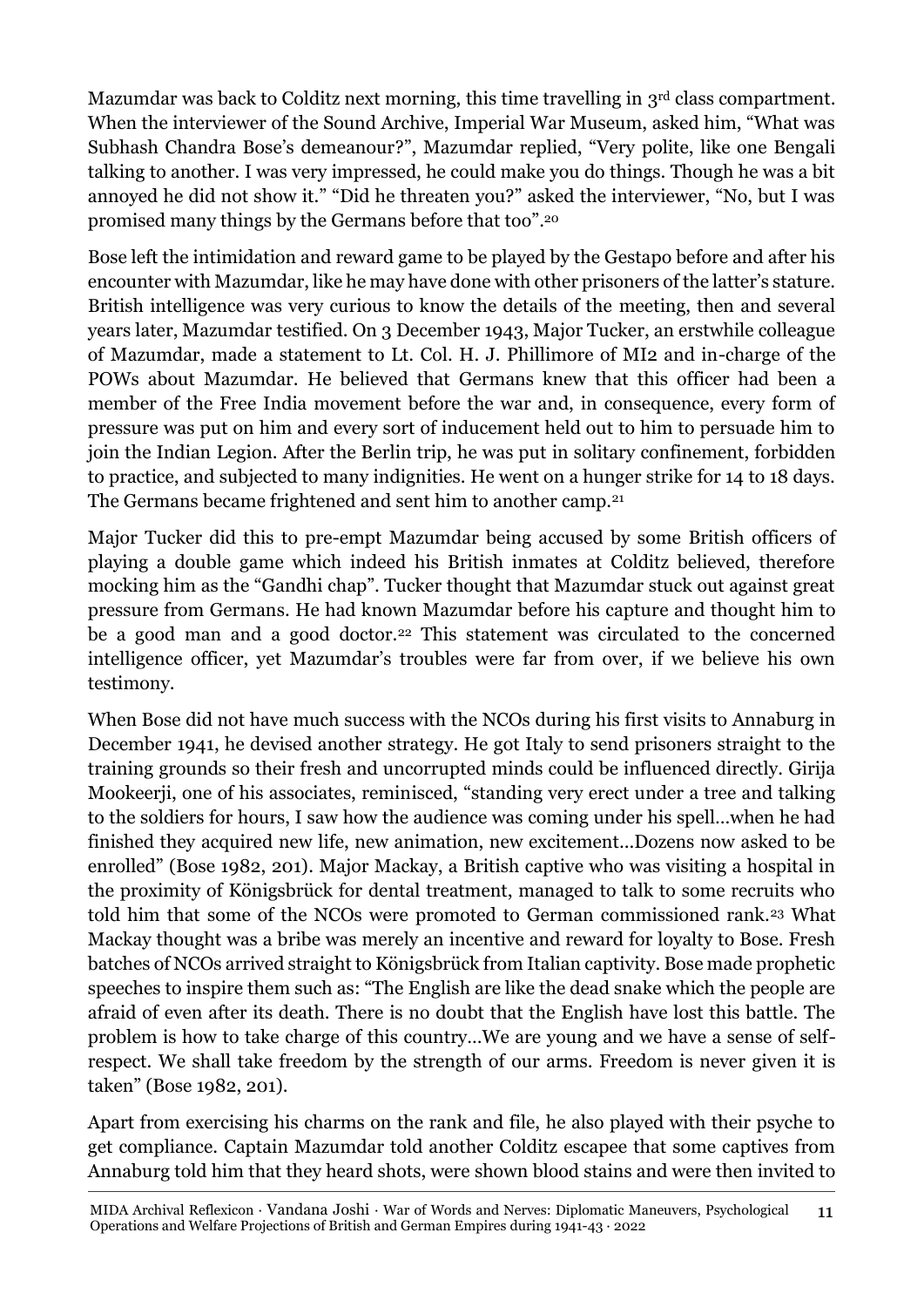sign a document of some sort under the threat of being immediately shot. Very few signed and then they spotted that the executions were staged for their benefit.

Germans' racial ideology was diluted to allow the recruits free access to local German women. Abundant supplies of Red Cross parcels containing cigarettes and chocolates was an easy way to win local women's company. Whether at Frankenberg, Königsbrück, Holland, or the Altantic Coast, crossing the racial line by the legionaries irked the German officers, local populations, and trainers alike, but the high command tolerated it. Some marriages were reluctantly approved such as those of middle-class professionals recruited for propaganda work. Some others ended badly for the mixed offspring in post-war Germany.<sup>24</sup> However, seen from the perspective of the military culture in wartime Germany, racial laws were not applied so indiscriminately. German soldiers were allowed to rape and pillage in the occupied East. The local women witnessed a range of behaviour patterns from the military from rape and sexual slavery to more stable relations based on monetary and other incentives in kind including protection from everyday abuse. To bring back order, brothels were set up later which housed local women of all racial backgrounds. While the Nazi officialdom always warned the soldiers against establishing sexual contact with local women (*Rassenschande* as it was called), soldiers were seldom punished for these acts of indulgence with the so called "racially inferior Easterners" or even Jewish women for that matter.<sup>25</sup> The same ambiguity could be seen in cases of race mixing with the Japanese and Italians, who confronted the German officialdom when they saw racial laws being applied to them (Krebs 2015**,** 217-241**;** König 2018).

### **Postal Delays and Linguistic Diversity**

One thread that ran across all Red Cross visitation reports to camps and labour detachments was the slow or non-existent flow of post to prisoners. Prisoners said that they regularly sent letters home but did not get replies. The postal exchange and censorship remained a source of constant displeasure and anxiety for the captives. The reasons could be multiple: the High Command's order to stop air mail from Egypt, the insulation of camps from external influences (such as the banning of the British newspaper *The Camp*), and reprisal for disobedience. These were all part of the recruitment and disciplining strategies.

The most interesting of them, however, was the following: According to the Geneva convention, POWs could write in their mother tongue but the German OKW (*Oberkommando der Wehrmacht*, High Command of the Army) issued an order to the ranks banning letter writing in regional languages. Sure enough, the British government made a representation to the Swiss Legation evoking Article 56 of the Geneva Convention. The German authorities retorted that there was no breach of postal regulations on their part. India had over 200 languages and the interpreters were simply not available for each! They could only write letters in certain approved languages. The main problem was: What would they censor if they could not understand the content? The overwhelming diversity of Indian languages seemed to have exhausted the anthropological reserves of the German empire. Their frustration at the inability to read the captives' minds marred the prospects of controlling their minds.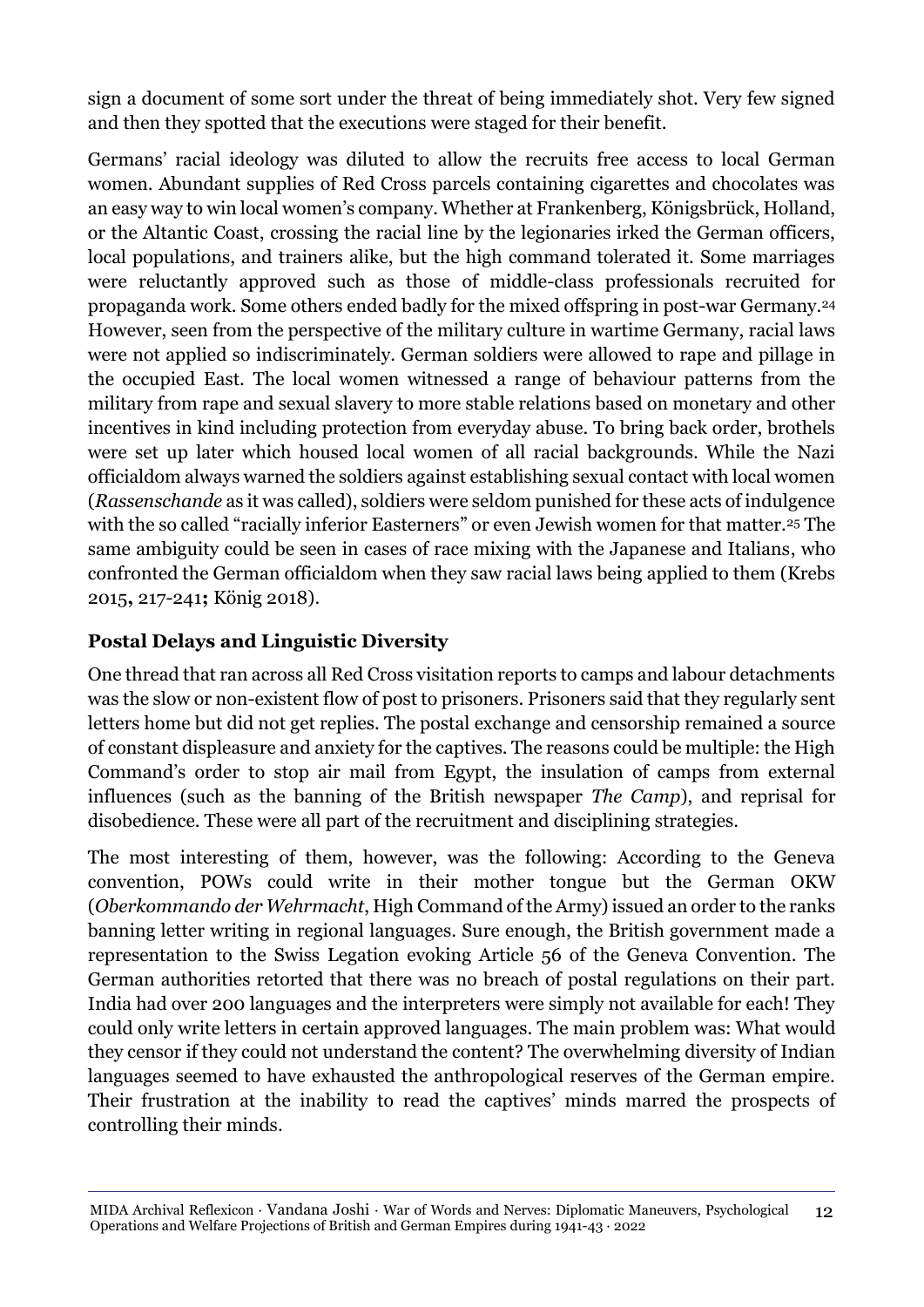In comparison, the British collected quarterly censorship reports on mails exchanged between soldiers and their kin throughout the war.<sup>26</sup> This shows just one dimension of generations of connections between the empire and its soldiers. This, among other things, goes to explain why despite every possible incentive, the large majority of captives remained loyal to the *Raj.*

### **Conclusion**

The politics of expediency both Hitler and Bose played with each other may not have been a military success but the psy-ops and propaganda turned out to be a nightmare for the British intelligence agencies. Bose in his propaganda offensive throughout late 1942 and early 1943, claimed to know more about events in India than its government had made public and would include coded instructions as if to a wider network of his agents there. In his speeches aired from Berlin, he would talk about the dropping of paratroopers, giving circumstantial details and urging peasants to help them, or warn the police and soldiers that one day they would have to answer to the Free India government for their criminal support to the British (Toye 1978, 69).



Under the shroud of confusion, miscommunications, misinformation, undelivered prisoners' post, and delayed CICR visits to *Stalags* housing British-Indian prisoners*,*  we see Subhash Chandra Bose saluting the Indian Legion soldiers dressed in their captors' uniforms, marching in columns at Königsbrück in the autumn of 1942.

Interestingly, Bild 101I is from the Record Group of *Propagandakompanien der Wehrmacht- Heer und Luftwaffe*, which has a collection of 21850 photographs in the *Bundesarchiv* dealing with various propaganda companies of the German army.

*Fig. 5: Courtesy Bundesarchiv, Bild 101I-823-2704-30 Photographer: Aschenbroich, 1942*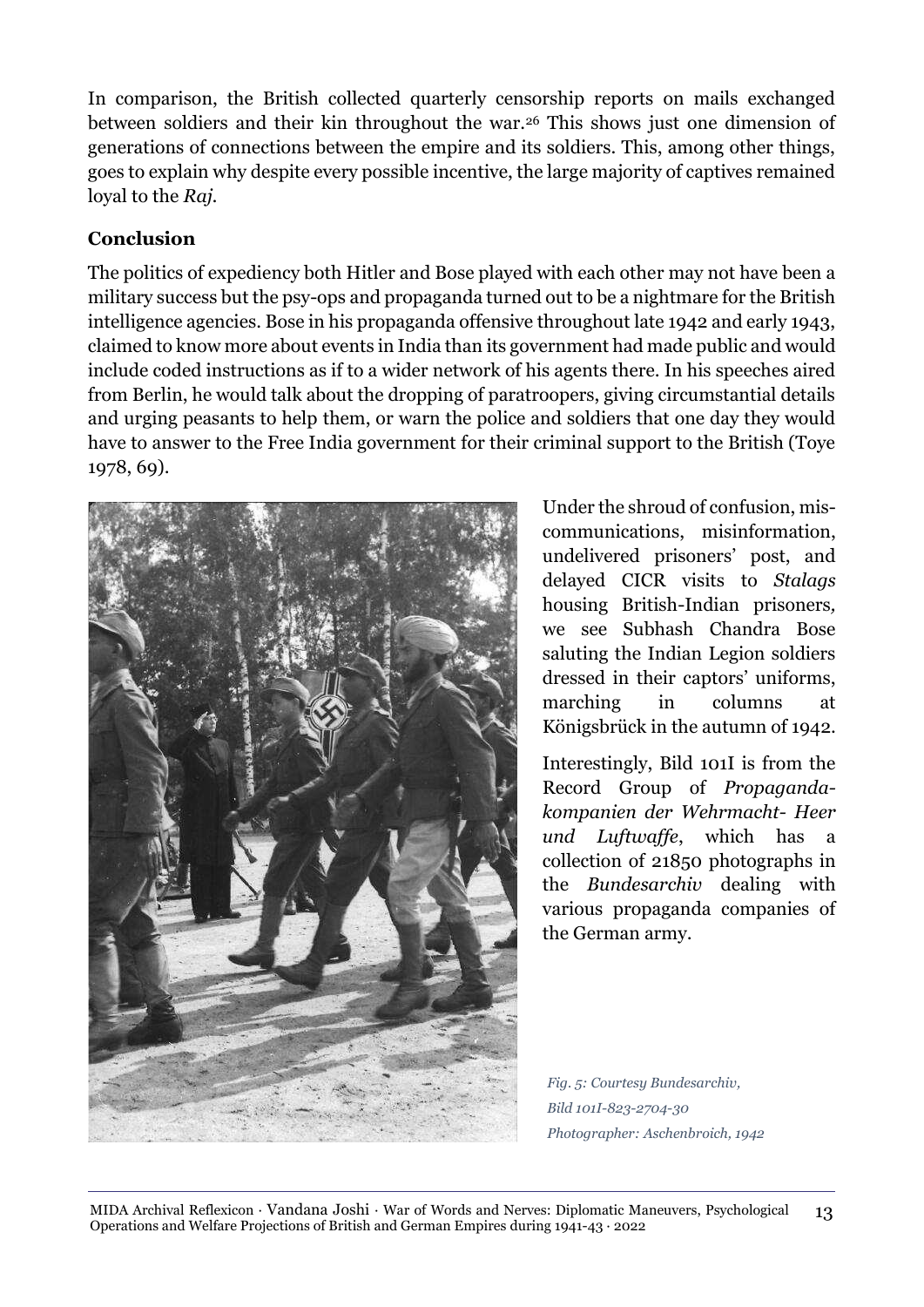

*Fig. 6: Courtesy Bundesarchiv. Bild 237-473/Fotograf (in) Stephan, Hans Eberhard*

In the rare photograph above, a gleeful and proud Subhas Chandra Bose is seen addressing the first propaganda company of the Indian Legion at Königsbrück amid much jubilation, the oath taking ceremony, and all the rituals of initiation that went with the formation of yet another foreign legion on German soil. While presenting the tricolour with the springing Tiger embossed on it, Bose told the soldiers: "Your name will be written in golden letters in the history of free India. Every martyr in this holy war will have a monument there. I shall lead the army when we march to India together" (Bose 1982, 202). When Bose uttered these words, he had already started looking eastward for an actual armed resistance to the British Raj. In the end, Germany was a mere laboratory for his experiment. In his frequent visits to Königsbrück in 1942, Japanese observers could be sighted. The oath taking ceremony in 1942 was attended by the Japanese press and Colonel Yamamoto Bin, the Military Attaché from the embassy in Berlin. Bose was able to demonstrate to the Japanese that he could raise an army from captives. On 8 February 1943, Bose departed from Kiel on a German U-boot for the Far East, where the number of captives was much larger and the chances of actual combat real. His departure was kept a guarded secret. In April, the three battalions of Indian Legion were absorbed into the German Army by the name of the  $950<sup>th</sup>$  Infantry Regiment and deployed to guard the Western Front.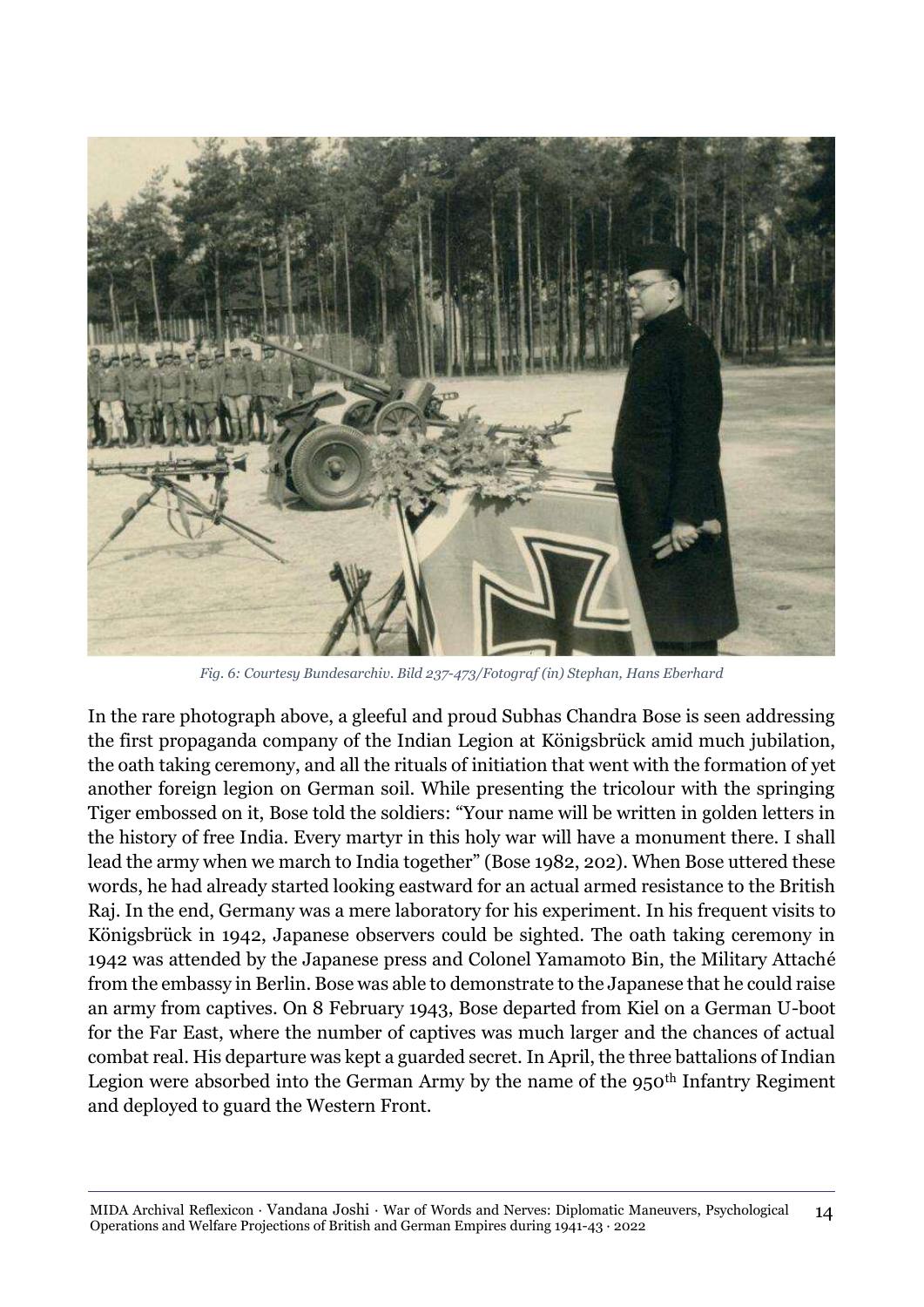

*Fig. 7: Courtesy Bundesarchiv: Bild 146-1985-130-30/Hoffmann November 1943*

The above picture shows the proceedings of an elaborate ceremony to celebrate Bose's provisional national government in exile. The function took place in Hotel Kaiserhof, Berlin, in November 1943. It was attended by high profile German dignitaries, and ambassadors from Italy and Japan. The founder of the exile government Bose, ironically, can only be seen in a picture frame on the wall while his speech played on a record player.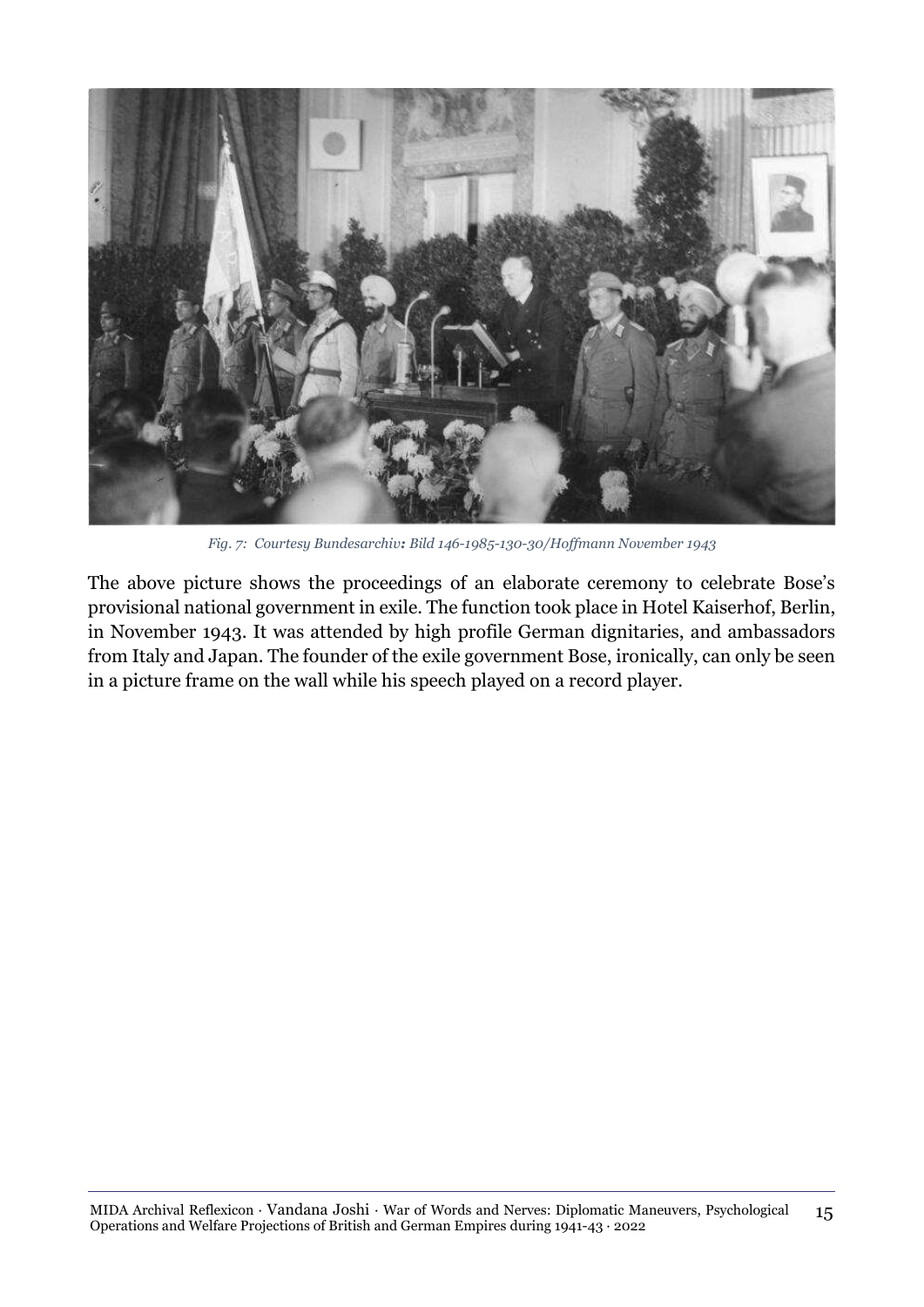### **Endnotes**

<sup>1</sup> While the photo collection is cited as CICR, (Comité International de la Croix-Rouge) the reports go as ACICR (Archiv de Comité International de la Croix-Rouge). Both are located on the same premises in Geneva. I am thankful to Navina Lamba for helping me with these reports written in French.

<sup>2</sup> Altenburger, Andreas, *Kriegsgefangenen-Mannschafts-Stammlager (M-Staleg oder Stalag)*, n.d., [http://](http://www.lexikon-der-wehrmacht.de/Gliederungen/Kriegsgefangenenlager/Stammlager.html) [www.lexikon-der-wehrmacht.de/Gliederungen/Kriegsgefangenenlager/Stammlager.html.](http://www.lexikon-der-wehrmacht.de/Gliederungen/Kriegsgefangenenlager/Stammlager.html) (Last accessed on: 01.12.2020).

<sup>3</sup> This correspondence is archived in all three countries. In German Foreign Office Archives (PAAA) in Berlin, the National Archives (TNA) and India Office Records (IOR) in London and the Office of the International Committee of the Red Cross (CICR) in Geneva.

<sup>4</sup> See: Joshi, Vandana, "Memory and Memorialisation, interment and exhumation, propaganda and politics during WWII through the lens of International Tracing-Service Collections". *MIDA Archival Reflexicon* (2019): 12 pp. [www.projekt-mida.de/reflexicon/memory-and-memorialisation-interment-and-exhumation](http://www.projekt-mida.de/reflexicon/memory-and-memorialisation-interment-and-exhumation-propa‌gan‌da-and-politics-during-wwii-through-the-lens-of-international-tracing-service-its-collections/)[propaganda-and-politics-during-wwii-through-the-lens-of-international-tracing-service-its-collections/.](http://www.projekt-mida.de/reflexicon/memory-and-memorialisation-interment-and-exhumation-propa‌gan‌da-and-politics-during-wwii-through-the-lens-of-international-tracing-service-its-collections/)

<sup>5</sup> For Germany's role in aiding and abetting anti-colonial activities of the Indian, Persian, and Algerian-Tunisian independence committees against the British, French, and Russian empires respectively during the First World War through her 'programme for revolution', see: Jenkins, Jennifer, Heike Liebau, and Larissa Schmid, "Transnationalism and Insurrection: Independence Committees, Anti-Colonial Networks, and Germany's Global War". *Journal of Global History* 15 (2020): pp. 61-79.

<sup>6</sup> Among the more recent works see David Motadel (2014) for German subversive activities in the Islamic world. Foreign Office Berlin made concerted efforts through policies and propaganda work in the Muslim war zones from recruitment and spiritual care to ideological indoctrination of tens of thousands of Muslim volunteers who fought in the Wehrmacht and the SS. For Danish, Swedish and Swiss Waffen SS volunteers see: Gutmann, Martin R., *Building a Nazi Europe: The SS's Germanic Volunteers*. Cambridge: Cambridge University Press, 2017; Ibid., "Debunking the Myth of the Volunteers: Transnational Volunteering in the Nazi Waffen-SS Officer Corps during the Second World War". *Contemporary European History* 22, no. 4 (2013): pp. 585-607.

<sup>7</sup> TNA WO 208/802. This file contains a brief sketch of Indian collaborationist activities in Germany, France and Italy in particular reference to the Indian Legion, written on 4.8.1945. The Indian Legion was later named the 950th Regiment of German Army once it was deployed outside Germany.

<sup>8</sup> According to Mangat, one of those captured at El Mechilli, twenty-seven prisoners were selected to fly to Sicily and he was one of them. On the 17<sup>th</sup> of May the party was interviewed again their questions were mainly centred around politics and Mangat found himself to be "weak" as far as his answers were concerned. They then selected 8 men to fly with them to Berlin while the rest reached Berlin by train on the night of 19/20 May 1941. He wrote about the prisoners being split up and rearranged in groups time and again. The advance party was supposed to advise the Germans on the food habits and customs of Indians. See: Mangat 1986, pp. 36-37.

#### <sup>9</sup> PAAA R40742

<sup>10</sup> The spellings of various religious groups of Indians have been reproduced as they exist in reports of ACICR furnished in French (or ICRC in English).

<sup>11</sup> The German version of this article was republished by MIDA in 2020. See: Mahrenholz, Jürgen-K., "Südasiatische Sprach- und Musikaufnahmen im Lautarchiv der Humboldt-Universität zu Berlin". *MIDA Archival Reflexicon* (2020): 19 pp. [https://www.projekt-mida.de/reflexicon/suedasiatische-sprach-und](https://www.projekt-mida.de/reflexicon/suedasiatische-sprach-und-musikaufnahmen-im-lautarchiv-der-humboldt-universitaet-zu-berlin/)[musikaufnahmen-im-lautarchiv-der-humboldt-universitaet-zu-berlin/.](https://www.projekt-mida.de/reflexicon/suedasiatische-sprach-und-musikaufnahmen-im-lautarchiv-der-humboldt-universitaet-zu-berlin/)

<sup>12</sup>ACICR, C Sc Stalag IV E, 27.06.1941

<sup>13</sup> ACICR, C Sc, Stalag IV D/Z, 15 May 1943

<sup>14</sup> Ibid.

<sup>15</sup> PAAA R 40985. This file on British-Indian prisoners was maintained for a period from July 1942 to

MIDA Archival Reflexicon · Vandana Joshi · War of Words and Nerves: Diplomatic Maneuvers, Psychological Operations and Welfare Projections of British and German Empires during 1941-43 · 2022 16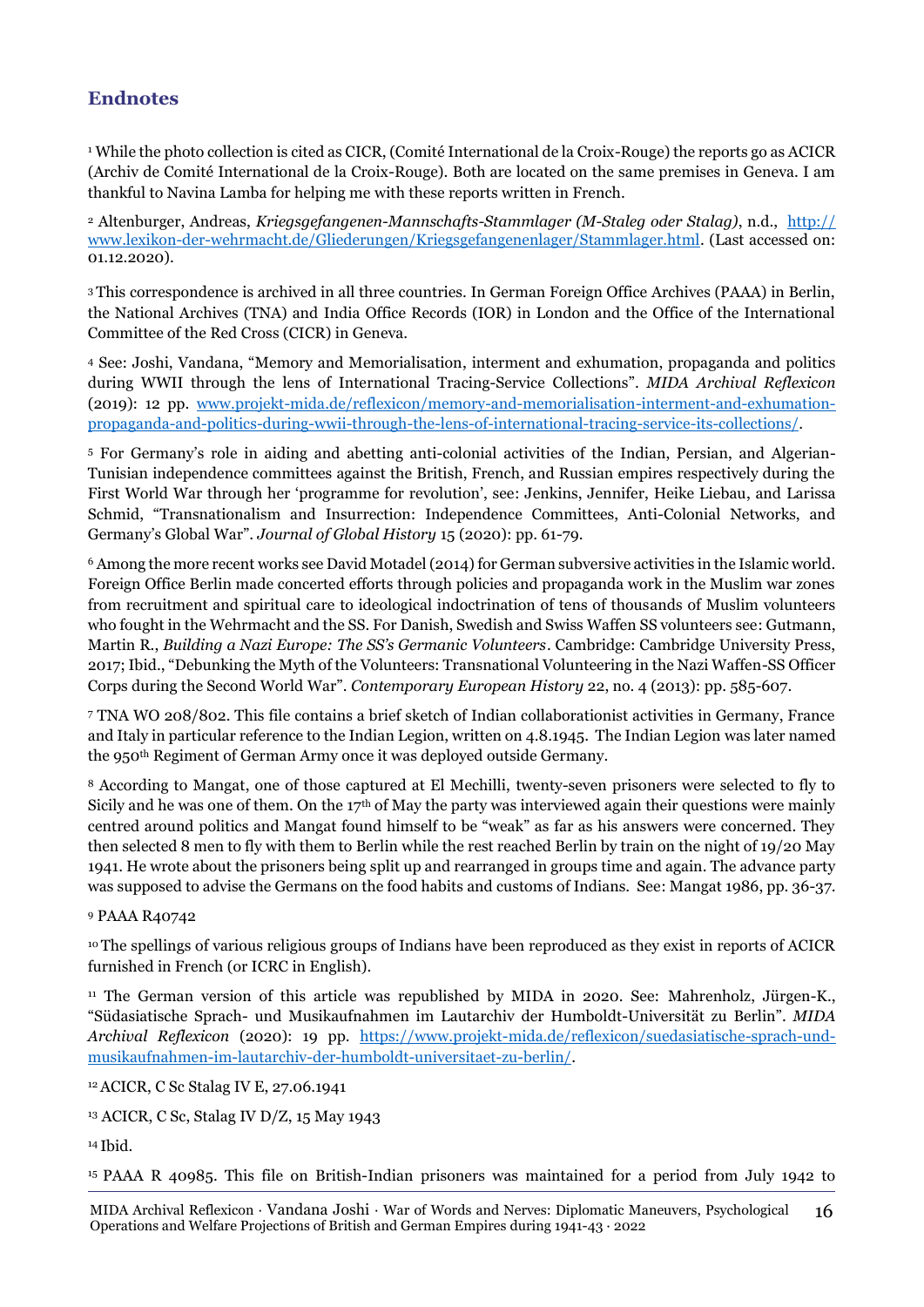November 1942 and gives telling details of the war of words.

<sup>16</sup> PAAA R 40985

<sup>17</sup> TNA WO 224/14B TNA Annaburg 3

<sup>18</sup> TNA WO 224/14 B

<sup>19</sup> ACICR, C Sc, Stalag IV D/Z, visit on 15.11.1943

<sup>20</sup> Imperial War Museum (IWM), Sound Archive, 16800. For more on Mazumdar and the life of South Asian POWs in Annaburg see: Joshi, Vandana, "The Making of a Cosmopolitan Jangi Qaidi: A Leaf from Sohan Singh's Prison Notebook written in Annaburger Stammlager D/Z in German captivity during the Second World War (1942- 45)". *MIDA Archival Reflexicon* (2020): 11 pp. [https://www.projekt-mida.de/reflexicon/the-ma](https://www.projekt-mida.de/reflexicon/the-making-of-a-cosmopolitan-jangi-qaidi/) [king-of-a-cosmopolitan-jangi-qaidi/.](https://www.projekt-mida.de/reflexicon/the-making-of-a-cosmopolitan-jangi-qaidi/)

<sup>21</sup> TNA, WO 208/808

<sup>22</sup> Ibid.

<sup>23</sup> Ibid.

<sup>24</sup> See: Günther, Lothar, *Von Indien nach Annaburg*. Berlin: Verlag am Park, 2003, pp. 48-49.

<sup>25</sup> Gender, race and sexuality in wartime is a burgeoning field of new military history, and we now have ample literature available on the theme. See: Herzog, Dagmar (ed.), *Brutality and Desire: War and Sexuality in Europe's Twentieth Century*. New York: Palgrave Macmillan, 2009; Röger, Maren, *Wartime Relations. Intimacy, Violence, and Prostitution in Occupied Poland, 1939-1945*. Oxford: Oxford University Press, 2020; Joshi, Vandana, "Soldier's Morale and War Wife's Morality: Gendered Images of Righteousness and Citizenship in Nazi Germany". *Feministische Studien* 2 (2015): pp. 229-245; Timm, Annette, "Sex with a Purpose. Prostitution, Venereal Disease, and Militarized Masculinity in the Third Reich". *Journal of the History of Sexuality* 11, no. 1/2 (2002): pp. 223–255.

<sup>26</sup> IOR contains a massive collection of the censured letters that provide us a window to prisoners and soldiers life.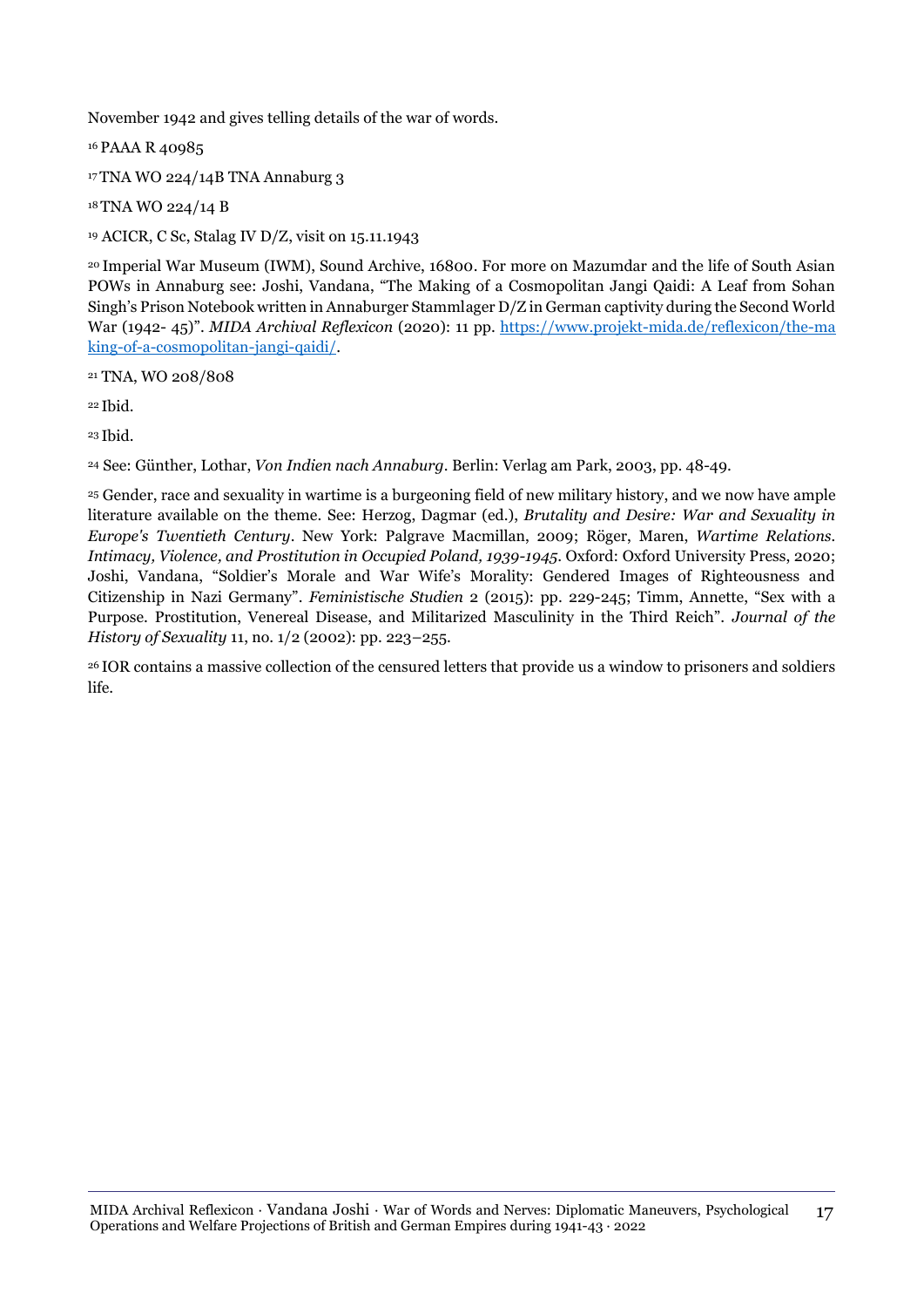### **Bibliography**

Bose, Mihir. *The lost Hero*. London: Quartel Books, 1982.

- Günther, Lothar, *Von Indien nach Annaburg*. Berlin: Verlag am Park, 2003.
- Gutmann, Martin R., *Building a Nazi Europe: The SS's Germanic Volunteers*. Cambridge: Cambridge University Press, 2017
- --------, "Debunking the Myth of the Volunteers: Transnational Volunteering in the Nazi Waffen-SS Officer Corps during the Second World War". *Contemporary European History* 22, no. 4 (2013): pp. 585- 607.
- Hayes, Romain. *Subhash Chandra Bose in Nazi Germany: Politics, Intelligence and Propaganda, 1941-43*. London: C. Hurst & Co., 2011.
- Herzog, Dagmar (ed.), *Brutality and Desire: Brutality and Desire: War and Sexuality in Europe's Twentieth Century*. New York: Palgrave Macmillan, 2009.
- Jenkins, Jennifer, Heike Liebau, and Larissa Schmid, "Transnationalism and Insurrection: Independence Committees, Anti-Colonial Networks, and Germany's Global War". *Journal of Global History* 15 (2020): pp. 61-79.
- Joshi, Vandana, "Soldier's Morale and War Wife's Morality: Gendered Images of Righteousness and Citizenship in Nazi German". *Feministische Studien* 2 (2015): pp. 229-245.
- --------, "Memory and Memorialisation, interment and exhumation, propaganda and politics during WWII through the lens of International Tracing-Service Collections". *MIDA Archival Reflexicon* (2019): 12 pp. [www.projekt-mida.de/reflexicon/memory-and-memorialisation-interment-and-exhumation](http://www.projekt-mida.de/reflexicon/memory-and-memorialisation-interment-and-exhumation-propaganda-and-politics-during-wwii-through-the-lens-of-international-tracing-service-its-collections/)[propaganda-and-politics-during-wwii-through-the-lens-of-international-tracing-service-its](http://www.projekt-mida.de/reflexicon/memory-and-memorialisation-interment-and-exhumation-propaganda-and-politics-during-wwii-through-the-lens-of-international-tracing-service-its-collections/)[collections/.](http://www.projekt-mida.de/reflexicon/memory-and-memorialisation-interment-and-exhumation-propaganda-and-politics-during-wwii-through-the-lens-of-international-tracing-service-its-collections/)
- --------, "The Making of a Cosmopolitan Jangi Qaidi: A Leaf from Sohan Singh's Prison Notebook written in Annaburger Stammlager D/Z in German captivity during the Second World War (1942- 45)". *MIDA Archival Reflexicon* (2020): 11 pp. [https://www.projekt-mida.de/reflexicon/the-making-of-a](https://www.projekt-mida.de/reflexicon/the-making-of-a-cosmopolitan-jangi-qaidi/)[cosmopolitan-jangi-qaidi/.](https://www.projekt-mida.de/reflexicon/the-making-of-a-cosmopolitan-jangi-qaidi/)
- König, Malte, "Racism Within the Axis: Sexual Intercourse and Marriage Plans Between Italians and Germans, 1940–3". *Journal of Contemporary History* 54, no. 3 (2018): 508-526. DOI [10.1177/002200](https://doi.org/10.1177/0022009418768852) [9418768852.](https://doi.org/10.1177/0022009418768852)
- Krebs, Gerhard, "Racism under Negotiation". In: Rotem Kowner and Walter Demel (eds*.) Race and Racism in Modern East Asia: Interactions, Nationalism, Gender and Lineage.* Leiden: Brill, 2015, pp. 217–241.
- Kuhlmann, Jan, *Subhas Chandra Bose und die Indienpolitik der Achsenmächte*. Berlin: Verlag Hans Schiler, 2003.
- Mahrenholz, Jürgen-K., "Recordings of South Asian Languages and Music in the Lautarchiv of the Humboldt Universität zu Berlin". In: Franziska Roy, Heike Liebau, and Ravi Ahuja (eds.) *"When the war began we heard of several kings". South Asian Prisoners of World War I Germany*. New Delhi: Social Science Press, 2011, pp. 187-206.
- --------, "Südasiatische Sprach- und Musikaufnahmen im Lautarchiv der Humboldt-Universität zu Berlin". MIDA Archival Reflexicon (2020): 19 pp. [https://www.projekt-mida.de/reflexicon/suedasiatische](https://www.projekt-mida.de/reflexicon/suedasiatische-sprach-und-musikaufnahmen-im-lautarchiv-der-humboldt-universitaet-zu-berlin/)[sprach-und-musikaufnahmen-im-lautarchiv-der-humboldt-universitaet-zu-berlin/.](https://www.projekt-mida.de/reflexicon/suedasiatische-sprach-und-musikaufnahmen-im-lautarchiv-der-humboldt-universitaet-zu-berlin/)
- Mangat, Gurbachan Singh, *The Tiger Strikes: An Unwritten Chapter of Netaji's Life History*. Ludhiana: Gagan Publishers, 1986.
- Motadel, David, *Islam and Nazi Germany's War.* Cambridge, MA: The Belknap Press of Harvard University Press, 2014.

MIDA Archival Reflexicon · Vandana Joshi · War of Words and Nerves: Diplomatic Maneuvers, Psychological Operations and Welfare Projections of British and German Empires during 1941-43 · 2022 18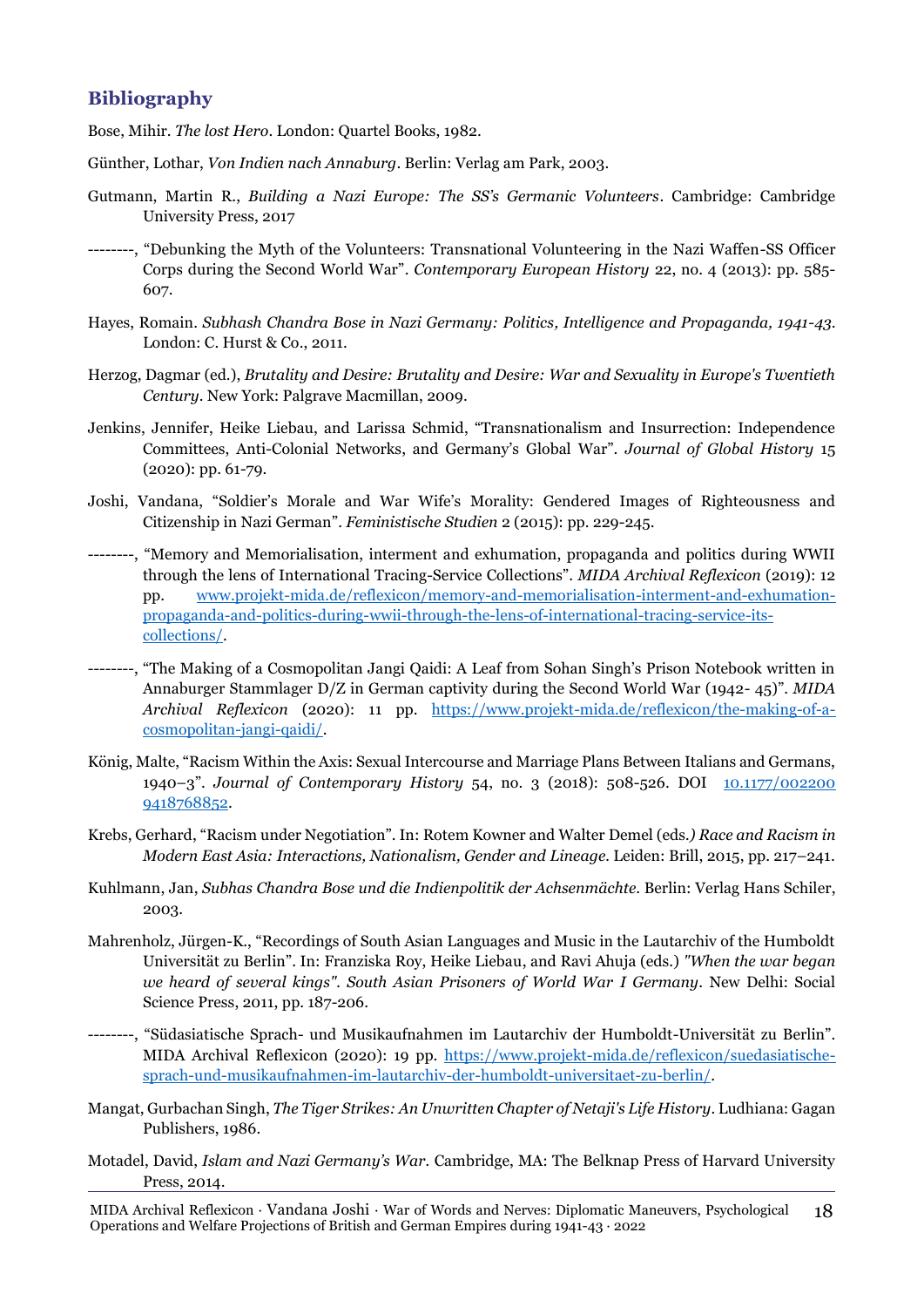- Normann, Rodrick de, "Infantry Regiment 950-Germany's Indian Legion Source". *Journal of the Society for Army Historical Research* 75, no. 303 (1997): pp. 172-190.
- Röger, Maren, *Wartime Relations. Intimacy, Violence, and Prostitution in Occupied Poland, 1939-1945*. Oxford: Oxford University Press, 2020.
- Roy, Franziska, Heike Liebau, and Ravi Ahuja (eds.), *"When the war began we heard of several kings". South Asian Prisoners of World War I Germany*. New Delhi: Social Science Press, 2011.
- Toye, Hugh (ed.), *Subhash Chandra Bose: The Springing Tiger*. Bombay: Jaico Publishing House, 1978.
- Timm, Annette, "Sex with a Purpose. Prostitution, Venereal Disease, and Militarized Masculinity in the Third Reich". *Journal of the History of Sexuality* 11, no. 1/2 (2002): pp. 223–255.